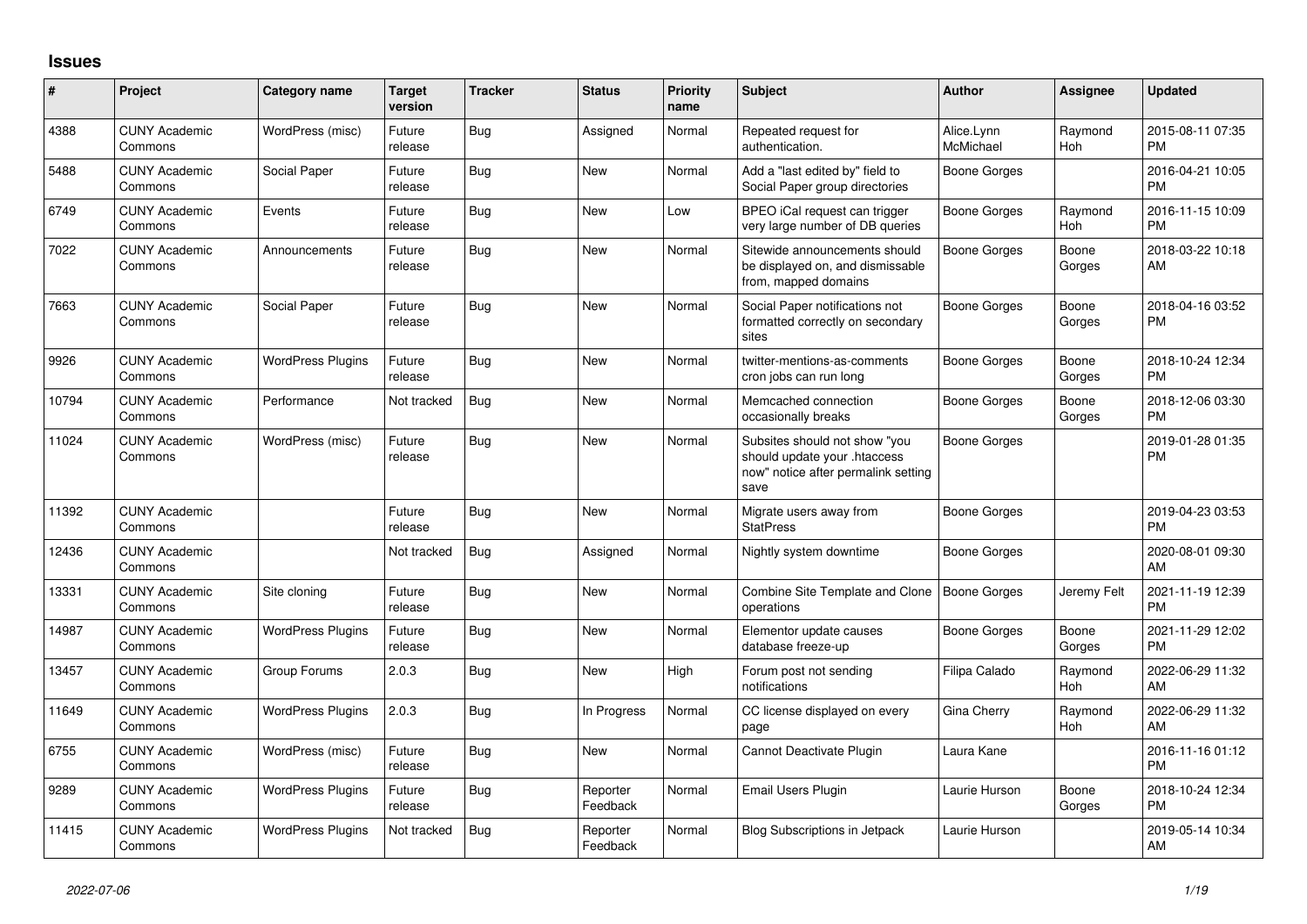| #     | Project                         | <b>Category name</b>       | <b>Target</b><br>version | <b>Tracker</b> | <b>Status</b>        | Priority<br>name | <b>Subject</b>                                                                                | Author        | <b>Assignee</b>     | <b>Updated</b>                |
|-------|---------------------------------|----------------------------|--------------------------|----------------|----------------------|------------------|-----------------------------------------------------------------------------------------------|---------------|---------------------|-------------------------------|
| 11879 | <b>CUNY Academic</b><br>Commons |                            | Not tracked              | <b>Bug</b>     | <b>New</b>           | Normal           | Hypothesis comments appearing<br>on multiple, different pdfs across<br>blogs                  | Laurie Hurson | Laurie Hurson       | 2019-09-19 02:39<br><b>PM</b> |
| 12438 | <b>CUNY Academic</b><br>Commons | Courses                    | Not tracked              | <b>Bug</b>     | <b>New</b>           | Normal           | Site appearing twice                                                                          | Laurie Hurson | Boone<br>Gorges     | 2020-02-18 01:34<br><b>PM</b> |
| 14936 | <b>CUNY Academic</b><br>Commons |                            |                          | <b>Bug</b>     | New                  | Normal           | Commons websites blocked by<br>SPS campus network                                             | Laurie Hurson |                     | 2021-11-03 03:57<br><b>PM</b> |
| 14940 | <b>CUNY Academic</b><br>Commons |                            |                          | <b>Bug</b>     | <b>New</b>           | Normal           | Discrepancy between Commons<br>profile "sites" and actual # of sites                          | Laurie Hurson |                     | 2021-11-08 11:09<br>AM        |
| 15757 | <b>CUNY Academic</b><br>Commons |                            |                          | <b>Bug</b>     | <b>New</b>           | Normal           | Members # do not match                                                                        | Laurie Hurson |                     | 2022-03-30 04:52<br><b>PM</b> |
| 16199 | <b>CUNY Academic</b><br>Commons | Directories                | 2.0.3                    | <b>Bug</b>     | New                  | Normal           | Removed "Semester" Filter from<br><b>Courses Directory</b>                                    | Laurie Hurson | Boone<br>Gorges     | 2022-06-29 11:32<br>AM        |
| 9060  | <b>CUNY Academic</b><br>Commons | Commons In A Box           | Not tracked              | <b>Bug</b>     | Hold                 | Normal           | Problems with CBox image library<br>upload                                                    | Lisa Rhody    | Raymond<br>Hoh      | 2018-01-10 03:26<br><b>PM</b> |
| 5268  | <b>CUNY Academic</b><br>Commons | Group Forums               | Future<br>release        | <b>Bug</b>     | Assigned             | Normal           | Long-time to post to multiple<br>groups                                                       | Luke Waltzer  | Daniel Jones        | 2016-09-07 06:31<br><b>PM</b> |
| 5317  | <b>CUNY Academic</b><br>Commons | Group Blogs                | Not tracked              | <b>Bug</b>     | Reporter<br>Feedback | Normal           | Notifications of New Post Didn't<br>Come                                                      | Luke Waltzer  | Samantha<br>Raddatz | 2016-03-21 10:41<br><b>PM</b> |
| 6356  | <b>CUNY Academic</b><br>Commons | <b>WordPress Plugins</b>   | Future<br>release        | <b>Bug</b>     | Reporter<br>Feedback | Low              | Should Subscribe2 be<br>deprecated?                                                           | Luke Waltzer  |                     | 2017-03-20 12:20<br><b>PM</b> |
| 6644  | <b>CUNY Academic</b><br>Commons |                            | Not tracked              | <b>Bug</b>     | Reporter<br>Feedback | High             | White Screen at Login Pge                                                                     | Luke Waltzer  | Raymond<br>Hoh      | 2016-11-21 10:34<br><b>PM</b> |
| 7928  | <b>CUNY Academic</b><br>Commons | Group Forums               | Not tracked              | Bug            | New                  | Normal           | Duplicate Forum post                                                                          | Luke Waltzer  | Raymond<br>Hoh      | 2017-04-11 09:27<br><b>PM</b> |
| 7981  | <b>CUNY Academic</b><br>Commons | Social Paper               | Future<br>release        | <b>Bug</b>     | <b>New</b>           | Normal           | Social Paper comments should not   Luke Waltzer<br>go to spam                                 |               | Boone<br>Gorges     | 2018-04-16 03:52<br><b>PM</b> |
| 13430 | <b>CUNY Academic</b><br>Commons | Reply By Email             | Not tracked              | <b>Bug</b>     | New                  | Normal           | Delay in RBE                                                                                  | Luke Waltzer  | Raymond<br>Hoh      | 2020-10-13 11:16<br>AM        |
| 5282  | <b>CUNY Academic</b><br>Commons | Social Paper               | Future<br>release        | <b>Bug</b>     | New                  | Normal           | Replying via email directs to paper<br>but not individual comment.                            | Marilyn Weber | Raymond<br>Hoh      | 2016-03-02 01:48<br><b>PM</b> |
| 9835  | <b>CUNY Academic</b><br>Commons | Group Forums               | Future<br>release        | <b>Bug</b>     | Assigned             | Normal           | add a "like" function?                                                                        | Marilyn Weber | <b>Erik Trainer</b> | 2018-06-05 01:49<br><b>PM</b> |
| 11971 | <b>CUNY Academic</b><br>Commons | <b>Email Notifications</b> | Future<br>release        | <b>Bug</b>     | Reporter<br>Feedback | Low              | Pictures obscured in emailed post<br>notifications                                            | Marilyn Weber | Raymond<br>Hoh      | 2019-11-21 01:14<br><b>PM</b> |
| 12360 | <b>CUNY Academic</b><br>Commons | <b>WordPress Themes</b>    | Not tracked              | Bug            | Reporter<br>Feedback | Normal           | site just says "DANTE We are<br>currently in maintenance mode,<br>please check back shortly." | Marilyn Weber |                     | 2020-02-04 12:13<br><b>PM</b> |
| 13328 | <b>CUNY Academic</b><br>Commons | Group Forums               | Not tracked              | Bug            | Reporter<br>Feedback | Normal           | cross-posting in two related<br>groups                                                        | Marilyn Weber | Raymond<br>Hoh      | 2020-09-15 10:39<br><b>PM</b> |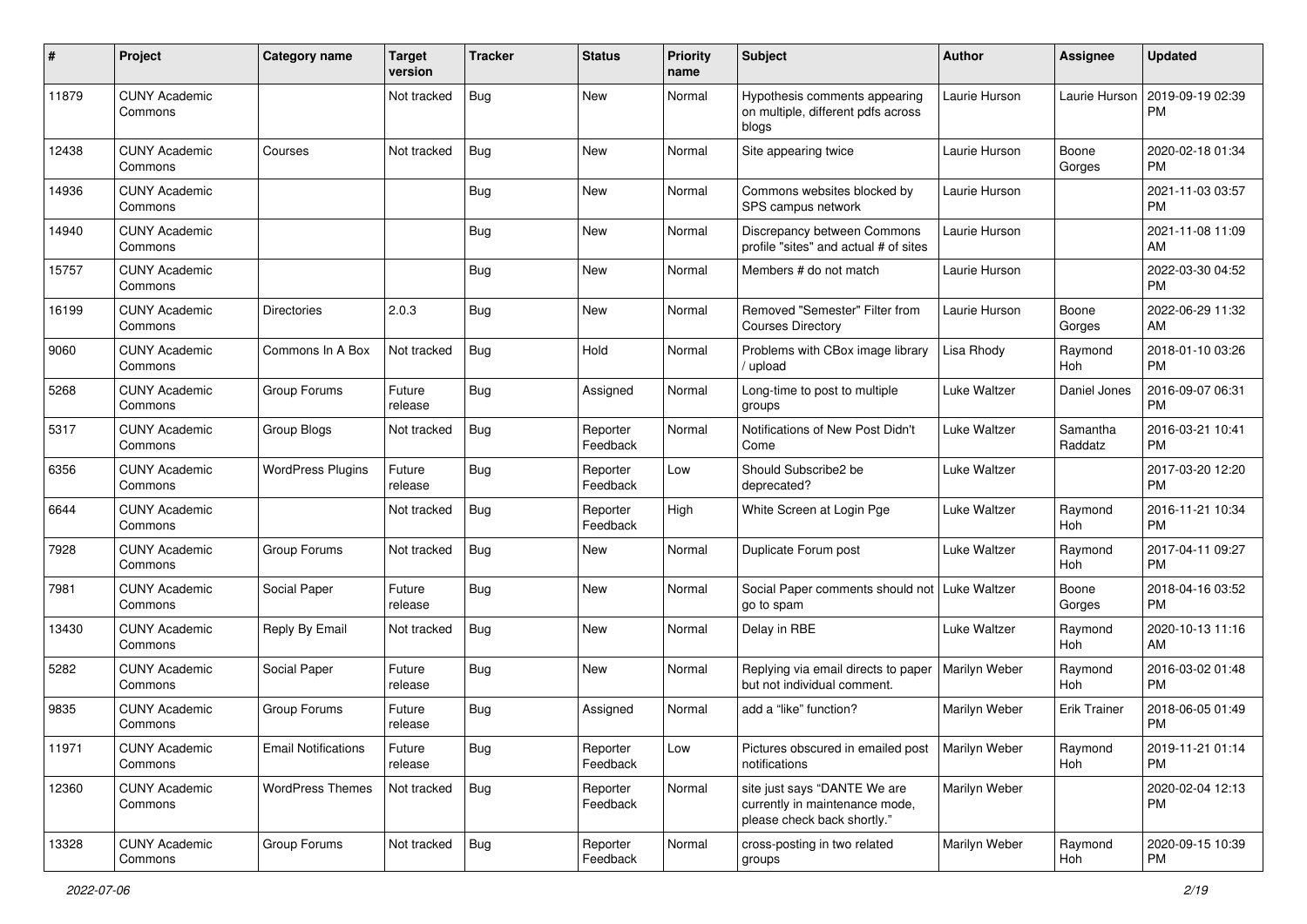| $\vert$ # | <b>Project</b>                  | Category name              | <b>Target</b><br>version | <b>Tracker</b> | <b>Status</b>        | Priority<br>name | <b>Subject</b>                                                        | Author             | Assignee            | <b>Updated</b>                |
|-----------|---------------------------------|----------------------------|--------------------------|----------------|----------------------|------------------|-----------------------------------------------------------------------|--------------------|---------------------|-------------------------------|
| 2576      | <b>NYCDH Community</b><br>Site  |                            |                          | <b>Bug</b>     | Hold                 | Low              | Test Next Button in Javascript<br><b>Tutorial Under Activities</b>    | <b>Mark Newton</b> | Alex Gil            | 2013-05-18 02:55<br><b>PM</b> |
| 10262     | <b>CUNY Academic</b><br>Commons |                            | Not tracked              | <b>Bug</b>     | Reporter<br>Feedback | Normal           | Newsletter Plugin: Broken Image<br>at Bottom of All Newsletters       | Mark Webb          | Raymond<br>Hoh      | 2018-08-30 05:17<br><b>PM</b> |
| 10678     | <b>CUNY Academic</b><br>Commons |                            | Not tracked              | <b>Bug</b>     | Reporter<br>Feedback | High             | Newsletter Plugin Not Sending Out   Mark Webb<br><b>Newsletters</b>   |                    | Boone<br>Gorges     | 2019-09-16 09:38<br><b>PM</b> |
| 10769     | <b>CUNY Academic</b><br>Commons | <b>WordPress Themes</b>    | Not tracked              | <b>Bug</b>     | Reporter<br>Feedback | Normal           | 2011 Theme Sidebar                                                    | Mark Webb          |                     | 2018-12-04 04:09<br><b>PM</b> |
| 11120     | <b>CUNY Academic</b><br>Commons | <b>WordPress Plugins</b>   | Not tracked              | <b>Bug</b>     | Reporter<br>Feedback | Normal           | Events Manager Events Not<br>Showing Up                               | Mark Webb          |                     | 2019-02-27 04:10<br><b>PM</b> |
| 3419      | <b>CUNY Academic</b><br>Commons | Group Invitations          | 1.6.14                   | Bug            | Testing<br>Required  | Normal           | Neatening the display of<br>messages on group requests                | <b>Matt Gold</b>   | Boone<br>Gorges     | 2014-09-01 09:29<br><b>PM</b> |
| 4661      | <b>CUNY Academic</b><br>Commons | User Experience            | Future<br>release        | <b>Bug</b>     | Assigned             | Normal           | <b>Simplify Events text</b>                                           | Matt Gold          | Samantha<br>Raddatz | 2015-10-02 09:06<br><b>PM</b> |
| 5691      | <b>CUNY Academic</b><br>Commons | <b>Blogs (BuddyPress)</b>  | Future<br>release        | Bug            | Assigned             | High             | Differing numbers on Sites display                                    | <b>Matt Gold</b>   | Raymond<br>Hoh      | 2016-06-13 01:37<br><b>PM</b> |
| 6671      | <b>CUNY Academic</b><br>Commons | Reply By Email             | Not tracked              | <b>Bug</b>     | Assigned             | Normal           | "Post too often" RBE error<br>message                                 | <b>Matt Gold</b>   | Raymond<br>Hoh      | 2016-11-11 09:55<br>AM        |
| 6995      | <b>CUNY Academic</b><br>Commons | Home Page                  | Not tracked              | <b>Bug</b>     | Assigned             | Normal           | member filter on homepage not<br>workina                              | <b>Matt Gold</b>   | Raymond<br>Hoh      | 2016-12-11 09:46<br><b>PM</b> |
| 8991      | <b>CUNY Academic</b><br>Commons | Reply By Email             | Not tracked              | Bug            | Hold                 | Normal           | RBE duplicate email message<br>issue                                  | <b>Matt Gold</b>   | Raymond<br>Hoh      | 2018-02-18 08:53<br><b>PM</b> |
| 9979      | <b>CUNY Academic</b><br>Commons | <b>Email Notifications</b> | Not tracked              | <b>Bug</b>     | Reporter<br>Feedback | Normal           | Reports of slow email activation<br>emails                            | <b>Matt Gold</b>   | Boone<br>Gorges     | 2018-08-29 09:40<br><b>PM</b> |
| 10040     | <b>CUNY Academic</b><br>Commons | WordPress (misc)           | Not tracked              | Bug            | Reporter<br>Feedback | Normal           | User doesn't see full list of themes                                  | Matt Gold          | Boone<br>Gorges     | 2018-07-25 10:12<br>AM        |
| 13949     | <b>CUNY Academic</b><br>Commons |                            | Not tracked              | <b>Bug</b>     | <b>New</b>           | Normal           | Continued debugging of runaway<br>MySQL connections                   | <b>Matt Gold</b>   | Boone<br>Gorges     | 2021-09-14 10:42<br>AM        |
| 16307     | <b>CUNY Academic</b><br>Commons |                            |                          | <b>Bug</b>     | <b>New</b>           | Normal           | Add brief messaging to<br>accept/decline group membership<br>requests | Matt Gold          | Boone<br>Gorges     | 2022-06-27 06:13<br><b>PM</b> |
| 2618      | <b>NYCDH Community</b><br>Site  |                            |                          | <b>Bug</b>     | Assigned             | Low              | Mark blogs as spam when created<br>by users marked as spam            | Matt Gold          | Boone<br>Gorges     | 2013-06-09 11:38<br><b>PM</b> |
| 8992      | <b>NYCDH Community</b><br>Site  |                            |                          | <b>Bug</b>     | Assigned             | Normal           | Multiple RBE error reports                                            | <b>Matt Gold</b>   | Raymond<br>Hoh      | 2017-12-11 05:43<br><b>PM</b> |
| 2167      | <b>CUNY Academic</b><br>Commons | WordPress (misc)           | Future<br>release        | <b>Bug</b>     | Assigned             | Normal           | <b>CAC-Livestream Plugin Issues</b>                                   | Michael Smith      | Dominic<br>Giglio   | 2015-01-02 03:06<br><b>PM</b> |
| 9346      | <b>CUNY Academic</b><br>Commons | WordPress (misc)           | Not tracked              | <b>Bug</b>     | <b>New</b>           | Normal           | Clone cetls.bmcc.cuny.edu for<br>development                          | Owen Roberts       | Raymond<br>Hoh      | 2018-03-06 05:35<br><b>PM</b> |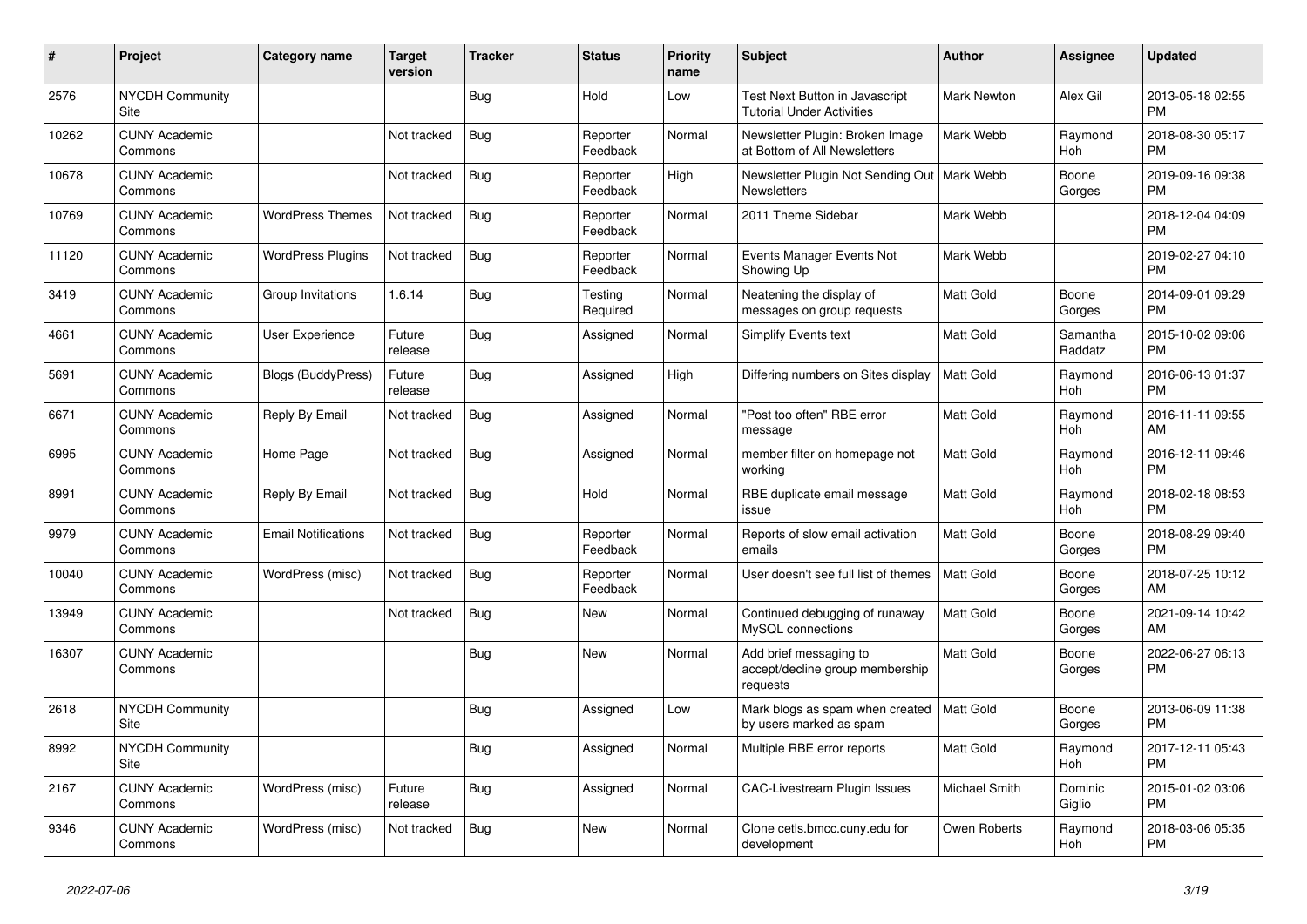| #     | Project                         | <b>Category name</b>     | <b>Target</b><br>version | <b>Tracker</b> | <b>Status</b>        | Priority<br>name | <b>Subject</b>                                                                                  | Author                  | Assignee        | <b>Updated</b>                |
|-------|---------------------------------|--------------------------|--------------------------|----------------|----------------------|------------------|-------------------------------------------------------------------------------------------------|-------------------------|-----------------|-------------------------------|
| 14483 | <b>CUNY Academic</b><br>Commons | WordPress - Media        | Not tracked              | Bug            | Reporter<br>Feedback | Normal           | Wordpress PDF Embed Stopped<br>Working after JITP Media Clone                                   | Patrick DeDauw          | Boone<br>Gorges | 2021-05-20 01:51<br><b>PM</b> |
| 8675  | <b>CUNY Academic</b><br>Commons | User Onboarding          | Future<br>release        | Bug            | Reporter<br>Feedback | Low              | Add new User search screen calls<br>for the input of email address but<br>doesn't work with one | Paul Hebert             | Boone<br>Gorges | 2017-10-11 11:17<br>AM        |
| 14792 | <b>CUNY Academic</b><br>Commons |                          |                          | Bug            | <b>New</b>           | Normal           | Inconsistent email notifications<br>from gravity forms                                          | Raffi<br>Khatchadourian |                 | 2021-10-04 01:50<br><b>PM</b> |
| 15242 | <b>CUNY Academic</b><br>Commons | Performance              | Not tracked              | <b>Bug</b>     | Reporter<br>Feedback | Normal           | Slugist site                                                                                    | Raffi<br>Khatchadourian | Boone<br>Gorges | 2022-02-07 11:14<br>AM        |
| 15516 | <b>CUNY Academic</b><br>Commons | <b>WordPress Plugins</b> |                          | Bug            | Reporter<br>Feedback | Normal           | Can't publish or save draft of post<br>on wordpress.com                                         | Raffi<br>Khatchadourian | Raymond<br>Hoh  | 2022-03-02 05:52<br><b>PM</b> |
| 16294 | <b>CUNY Academic</b><br>Commons |                          |                          | Bug            | New                  | Urgent           | CAC is down                                                                                     | Raffi<br>Khatchadourian |                 | 2022-06-27 02:00<br><b>PM</b> |
| 3691  | <b>CUNY Academic</b><br>Commons | <b>WordPress Plugins</b> | Future<br>release        | <b>Bug</b>     | <b>New</b>           | Normal           | <b>WPMU Domain Mapping</b><br>Debugging on cdev                                                 | Raymond Hoh             | Matt Gold       | 2014-12-12 09:04<br>AM        |
| 3939  | <b>CUNY Academic</b><br>Commons | <b>WordPress Plugins</b> | Future<br>release        | Bug            | Hold                 | Normal           | Activity stream support for<br>Co-Authors Plus plugin                                           | Raymond Hoh             | Raymond<br>Hoh  | 2015-11-09 06:13<br><b>PM</b> |
| 11243 | <b>CUNY Academic</b><br>Commons | BuddyPress (misc)        | Future<br>release        | Bug            | New                  | Normal           | Audit bp-custom.php                                                                             | Raymond Hoh             | Raymond<br>Hoh  | 2022-04-26 11:59<br>AM        |
| 14496 | <b>CUNY Academic</b><br>Commons | Domain Mapping           | Future<br>release        | Bug            | <b>New</b>           | Normal           | Mapped domain SSO uses<br>third-party cookies                                                   | Raymond Hoh             | Raymond<br>Hoh  | 2021-05-24 04:03<br><b>PM</b> |
| 14908 | <b>CUNY Academic</b><br>Commons | Performance              |                          | Bug            | <b>New</b>           | Normal           | Stale object cache on cdev                                                                      | Raymond Hoh             | Boone<br>Gorges | 2021-12-07 09:45<br>AM        |
| 16177 | <b>CUNY Academic</b><br>Commons | Reply By Email           |                          | Bug            | New                  | Normal           | Switch to Inbound mode for RBE                                                                  | Raymond Hoh             | Raymond<br>Hoh  | 2022-05-30 04:32<br><b>PM</b> |
| 16255 | <b>CUNY Academic</b><br>Commons | WordPress (misc)         |                          | <b>Bug</b>     | <b>New</b>           | Normal           | Need to define 'MULTISITE'<br>constant in wp-config.php                                         | Raymond Hoh             |                 | 2022-06-19 09:31<br>AM        |
| 16319 | <b>CUNY Academic</b><br>Commons | <b>WordPress Plugins</b> | 2.0.3                    | Bug            | <b>New</b>           | Normal           | <b>Request for Events Calendar Pro</b><br>5.14.2 update                                         | Raymond Hoh             | Raymond<br>Hoh  | 2022-07-01 04:16<br><b>PM</b> |
| 4438  | <b>CUNY Academic</b><br>Commons | Events                   | Future<br>release        | Bug            | Assigned             | Normal           | Events Calendar - Export<br><b>Recurring Events</b>                                             | scott voth              | Daniel Jones    | 2016-05-23 04:25<br><b>PM</b> |
| 4535  | <b>CUNY Academic</b><br>Commons | My Commons               | Future<br>release        | <b>Bug</b>     | <b>New</b>           | Low              | My Commons filter issue                                                                         | scott voth              | Raymond<br>Hoh  | 2015-09-01 11:17<br>AM        |
| 5827  | <b>CUNY Academic</b><br>Commons | <b>Public Portfolio</b>  | Future<br>release        | Bug            | Assigned             | Normal           | Academic Interests square bracket   scott voth<br>links not working                             |                         | Chris Stein     | 2016-08-11 11:59<br><b>PM</b> |
| 9515  | <b>CUNY Academic</b><br>Commons | <b>WordPress Plugins</b> | Not tracked              | Bug            | Reporter<br>Feedback | Normal           | Text to Speech plugin - "More<br>Slowly" checkbox not working                                   | scott voth              | Boone<br>Gorges | 2018-06-13 02:26<br><b>PM</b> |
| 12573 | <b>CUNY Academic</b><br>Commons | <b>WordPress Plugins</b> | Future<br>release        | Bug            | <b>New</b>           | Normal           | CommentPress Core Issues                                                                        | scott voth              |                 | 2020-03-24 04:32<br><b>PM</b> |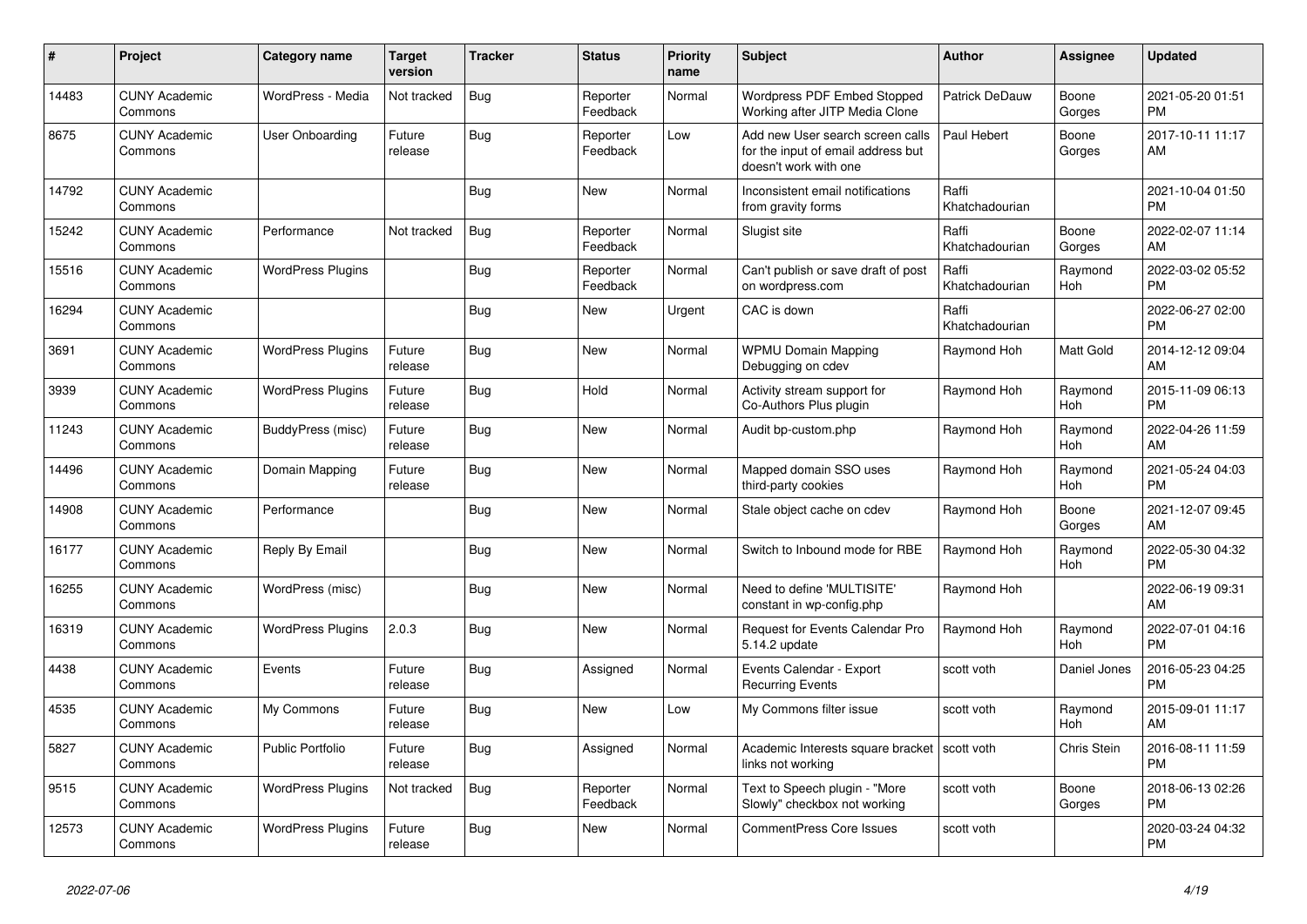| #     | <b>Project</b>                  | <b>Category name</b>     | <b>Target</b><br>version | <b>Tracker</b> | <b>Status</b>        | <b>Priority</b><br>name | <b>Subject</b>                                                                             | <b>Author</b>        | Assignee            | <b>Updated</b>                |
|-------|---------------------------------|--------------------------|--------------------------|----------------|----------------------|-------------------------|--------------------------------------------------------------------------------------------|----------------------|---------------------|-------------------------------|
| 14113 | <b>CUNY Academic</b><br>Commons | WordPress (misc)         | Future<br>release        | Bug            | Hold                 | Normal                  | Block Editor Not Working on this<br>page - Json error                                      | scott voth           | Boone<br>Gorges     | 2021-03-05 11:01<br>AM        |
| 16245 | <b>CUNY Academic</b><br>Commons | WordPress (misc)         |                          | Bug            | Reporter<br>Feedback | Normal                  | Save Button missing on<br>WordPress Profile page                                           | scott voth           | Raymond<br>Hoh      | 2022-06-16 03:09<br><b>PM</b> |
| 4972  | <b>CUNY Academic</b><br>Commons | Analytics                | Not tracked              | Bug            | New                  | Normal                  | Newsletter Analytics                                                                       | Stephen Real         | Matt Gold           | 2015-12-09 12:54<br><b>PM</b> |
| 8440  | <b>CUNY Academic</b><br>Commons | Onboarding               | Not tracked              | <b>Bug</b>     | New                  | Normal                  | Create Test Email Accounts for<br><b>Onboarding Project</b>                                | Stephen Real         | Stephen Real        | 2017-08-01 09:49<br><b>PM</b> |
| 14629 | <b>CUNY Academic</b><br>Commons |                          | Not tracked              | Bug            | Reporter<br>Feedback | Normal                  | Possible Post Order Bug?                                                                   | Syelle Graves        |                     | 2021-09-14 10:47<br>AM        |
| 16318 | <b>CUNY Academic</b><br>Commons |                          |                          | Bug            | New                  | Normal                  | Unable to Access block editor or<br>embed YouTube videos in new<br>pages, in one site only | <b>Syelle Graves</b> |                     | 2022-07-01 06:53<br><b>PM</b> |
| 11556 | <b>CUNY Academic</b><br>Commons | Courses                  | Not tracked              | Bug            | Reporter<br>Feedback | Normal                  | Instructor name given in course<br>listing                                                 | Tom Harbison         |                     | 2019-06-25 04:12<br><b>PM</b> |
| 12198 | <b>CUNY Academic</b><br>Commons |                          | Not tracked              | <b>Bug</b>     | Reporter<br>Feedback | Normal                  | Duplicate listing in My Sites                                                              | Tom Harbison         |                     | 2019-12-09 05:50<br><b>PM</b> |
| 308   | <b>CUNY Academic</b><br>Commons | Registration             | Future<br>release        | Feature        | New                  | Normal                  | Group recommendations for<br>signup process                                                | Boone Gorges         | Samantha<br>Raddatz | 2015-11-09 05:07<br><b>PM</b> |
| 618   | <b>CUNY Academic</b><br>Commons | <b>BuddyPress Docs</b>   | Future<br>release        | Feature        | Assigned             | Normal                  | <b>BuddyPress Docs: export formats</b>                                                     | <b>Boone Gorges</b>  | Boone<br>Gorges     | 2015-11-09 05:38<br><b>PM</b> |
| 1165  | <b>CUNY Academic</b><br>Commons | <b>Email Invitations</b> | Future<br>release        | Feature        | Assigned             | Low                     | Allow saved lists of invitees under<br>Send Invites                                        | <b>Boone Gorges</b>  | Boone<br>Gorges     | 2015-11-09 06:03<br><b>PM</b> |
| 1166  | <b>CUNY Academic</b><br>Commons | <b>Email Invitations</b> | Future<br>release        | Feature        | New                  | Low                     | Better organizational tools for Sent   Boone Gorges<br>Invites                             |                      | Boone<br>Gorges     | 2015-11-09 06:02<br><b>PM</b> |
| 1167  | <b>CUNY Academic</b><br>Commons | <b>Email Invitations</b> | Future<br>release        | Feature        | <b>New</b>           | Low                     | Allow email invitations to be resent   Boone Gorges                                        |                      | Boone<br>Gorges     | 2015-11-12 12:53<br>AM        |
| 1417  | <b>CUNY Academic</b><br>Commons | <b>BuddyPress Docs</b>   | Future<br>release        | Feature        | Assigned             | Low                     | Bulk actions for BuddyPress Docs                                                           | Boone Gorges         | Boone<br>Gorges     | 2016-10-17 10:41<br><b>PM</b> |
| 1422  | <b>CUNY Academic</b><br>Commons | <b>BuddyPress Docs</b>   | Future<br>release        | Feature        | Assigned             | Normal                  | Make "created Doc" activity icons<br>non-mini                                              | Boone Gorges         | Boone<br>Gorges     | 2015-11-09 05:48<br><b>PM</b> |
| 1423  | <b>CUNY Academic</b><br>Commons | BuddyPress (misc)        | Future<br>release        | Feature        | Assigned             | Low                     | Show an avatar for pingback<br>comment activity items                                      | Boone Gorges         | Tahir Butt          | 2016-10-24 12:03<br><b>PM</b> |
| 1508  | <b>CUNY Academic</b><br>Commons | WordPress (misc)         | Future<br>release        | Feature        | Assigned             | Normal                  | Share login cookies across<br>mapped domains                                               | Boone Gorges         | Boone<br>Gorges     | 2012-07-02 12:12<br><b>PM</b> |
| 1744  | <b>CUNY Academic</b><br>Commons | <b>BuddyPress Docs</b>   | Future<br>release        | Feature        | Assigned             | Normal                  | Spreadsheet-style Docs                                                                     | Boone Gorges         | Boone<br>Gorges     | 2015-11-09 06:13<br><b>PM</b> |
| 1983  | <b>CUNY Academic</b><br>Commons | Home Page                | Future<br>release        | Feature        | Assigned             | Low                     | Media Library integration with<br>Featured Content plugin                                  | Boone Gorges         | Dominic<br>Giglio   | 2014-03-17 10:34<br>AM        |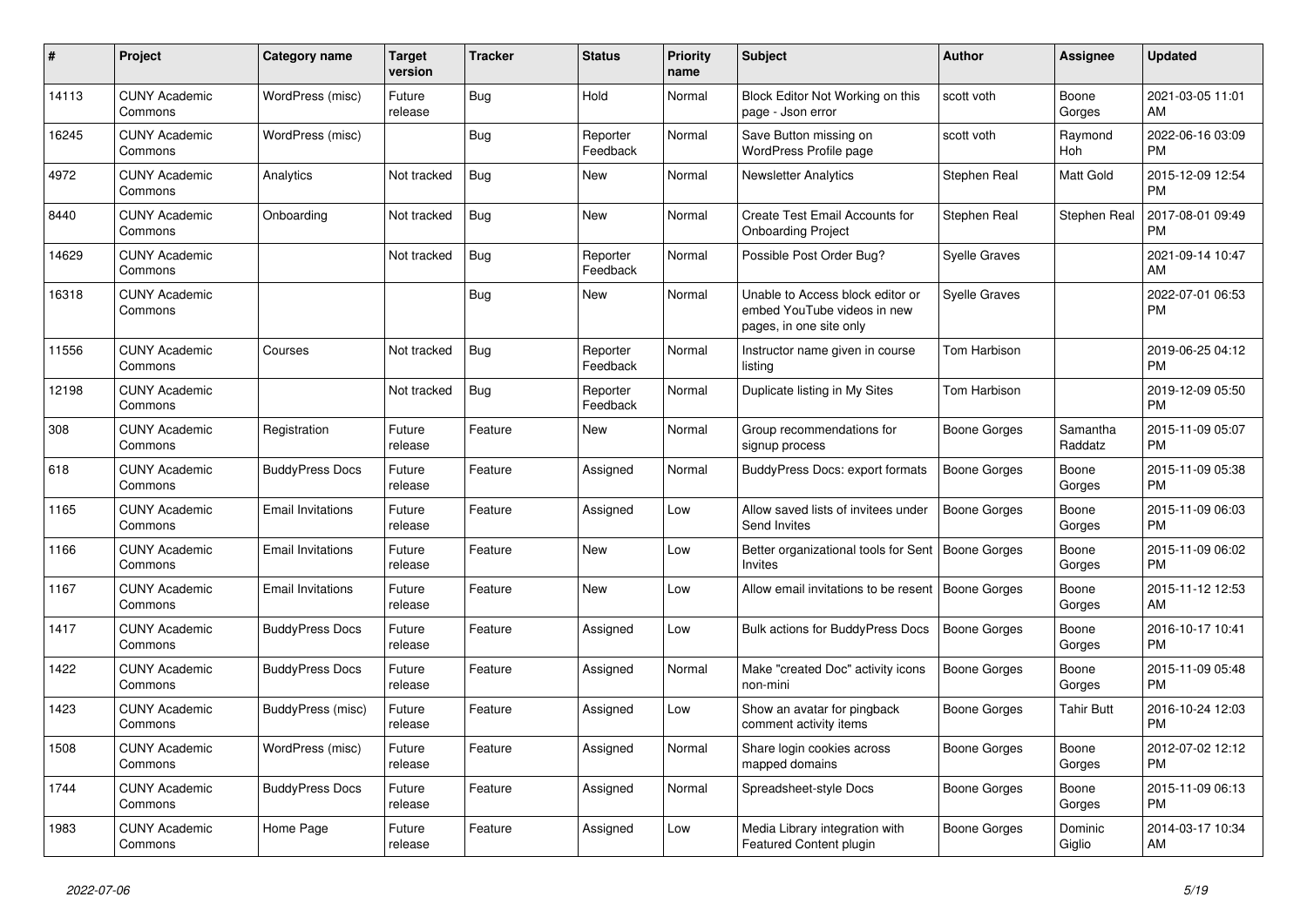| #     | Project                         | <b>Category name</b>           | <b>Target</b><br>version | <b>Tracker</b> | <b>Status</b>        | <b>Priority</b><br>name | Subject                                                                           | Author              | <b>Assignee</b> | <b>Updated</b>                |
|-------|---------------------------------|--------------------------------|--------------------------|----------------|----------------------|-------------------------|-----------------------------------------------------------------------------------|---------------------|-----------------|-------------------------------|
| 2832  | <b>CUNY Academic</b><br>Commons | <b>Public Portfolio</b>        | Future<br>release        | Feature        | Assigned             | Normal                  | Improve interface for (not)<br>auto-linking profile fields                        | Boone Gorges        | Chris Stein     | 2015-01-05 08:52<br>PM        |
| 3002  | <b>CUNY Academic</b><br>Commons | Search                         | Future<br>release        | Feature        | Assigned             | Normal                  | Overhaul CAC search by using<br>external search appliance                         | <b>Boone Gorges</b> | Boone<br>Gorges | 2020-07-15 03:05<br>PM        |
| 3048  | <b>CUNY Academic</b><br>Commons | <b>Public Portfolio</b>        | Future<br>release        | Feature        | New                  | Low                     | Images for rich text profile fields                                               | <b>Boone Gorges</b> | Boone<br>Gorges | 2014-02-19 12:56<br><b>PM</b> |
| 3192  | <b>CUNY Academic</b><br>Commons | Group Forums                   | Future<br>release        | Feature        | Assigned             | Normal                  | Customizable forum views for<br>bbPress 2.x group forums                          | <b>Boone Gorges</b> | Raymond<br>Hoh  | 2015-11-09 12:47<br><b>PM</b> |
| 3193  | <b>CUNY Academic</b><br>Commons | Group Forums                   | Future<br>release        | Feature        | Assigned             | Normal                  | bbPress 2.x dynamic roles and<br><b>RBE</b>                                       | <b>Boone Gorges</b> | Boone<br>Gorges | 2014-09-30 01:30<br><b>PM</b> |
| 3230  | <b>CUNY Academic</b><br>Commons | Internal Tools and<br>Workflow | Not tracked              | Feature        | Assigned             | High                    | Scripts for quicker<br>provisioning/updating of<br>development environments       | Boone Gorges        | Boone<br>Gorges | 2016-01-26 04:54<br><b>PM</b> |
| 3330  | <b>CUNY Academic</b><br>Commons | My Commons                     | Future<br>release        | Feature        | Assigned             | Normal                  | 'Commons Information" tool                                                        | <b>Boone Gorges</b> | Chris Stein     | 2014-09-22 08:46<br><b>PM</b> |
| 3580  | <b>CUNY Academic</b><br>Commons | Group Blogs                    | Future<br>release        | Feature        | New                  | Normal                  | Multiple blogs per group                                                          | <b>Boone Gorges</b> | Boone<br>Gorges | 2018-02-20 02:02<br><b>PM</b> |
| 4481  | <b>CUNY Academic</b><br>Commons | Events                         | Future<br>release        | Feature        | New                  | Normal                  | Group admins/mods should have<br>the ability to unlink an event from<br>the group | <b>Boone Gorges</b> | Boone<br>Gorges | 2017-04-24 03:53<br><b>PM</b> |
| 4635  | <b>CUNY Academic</b><br>Commons | Authentication                 | Future<br>release        | Feature        | New                  | Normal                  | Allow non-WP authentication                                                       | <b>Boone Gorges</b> | Sonja Leix      | 2019-03-01 02:05<br><b>PM</b> |
| 5234  | <b>CUNY Academic</b><br>Commons | Membership                     | Future<br>release        | Feature        | Assigned             | Normal                  | Write Unconfirmed patch for WP                                                    | <b>Boone Gorges</b> | Boone<br>Gorges | 2016-10-24 11:18<br>AM        |
| 5489  | <b>CUNY Academic</b><br>Commons | Social Paper                   | Future<br>release        | Feature        | New                  | Normal                  | Asc/desc sorting for Social Paper<br>directories                                  | <b>Boone Gorges</b> |                 | 2016-04-21 10:06<br><b>PM</b> |
| 6332  | <b>CUNY Academic</b><br>Commons | WordPress (misc)               | Future<br>release        | Feature        | New                  | Normal                  | Allow uploaded files to be marked<br>as private in an ad hoc way                  | Boone Gorges        |                 | 2016-10-17 11:41<br><b>PM</b> |
| 9720  | <b>CUNY Academic</b><br>Commons | Authentication                 | Future<br>release        | Feature        | New                  | Normal                  | The Commons should be an oAuth   Boone Gorges<br>provider                         |                     |                 | 2019-03-01 02:04<br><b>PM</b> |
| 10380 | <b>CUNY Academic</b><br>Commons | WordPress (misc)               | Future<br>release        | Feature        | In Progress          | Normal                  | Remove blacklisted plugins                                                        | <b>Boone Gorges</b> |                 | 2022-04-26 12:00<br><b>PM</b> |
| 11517 | <b>CUNY Academic</b><br>Commons |                                | Not tracked              | Feature        | Assigned             | Normal                  | wp-accessibility plugin should not<br>strip 'target="_blank"' by default          | <b>Boone Gorges</b> | Laurie Hurson   | 2019-09-24 09:57<br>AM        |
| 11834 | <b>CUNY Academic</b><br>Commons | <b>Group Files</b>             | Future<br>release        | Feature        | New                  | Normal                  | Improved tools for managing<br>group file folders                                 | Boone Gorges        | Sonja Leix      | 2019-09-06 03:55<br><b>PM</b> |
| 11945 | <b>CUNY Academic</b><br>Commons | Reckoning                      | Future<br>release        | Feature        | Reporter<br>Feedback | Normal                  | Add Comments bubble to<br>Reckoning views                                         | Boone Gorges        | Boone<br>Gorges | 2019-11-12 05:14<br><b>PM</b> |
| 12042 | <b>CUNY Academic</b><br>Commons | <b>Email Notifications</b>     | Future<br>release        | Feature        | New                  | Normal                  | Improved error logging for BPGES   Boone Gorges<br>send queue                     |                     | Boone<br>Gorges | 2021-11-19 12:25<br><b>PM</b> |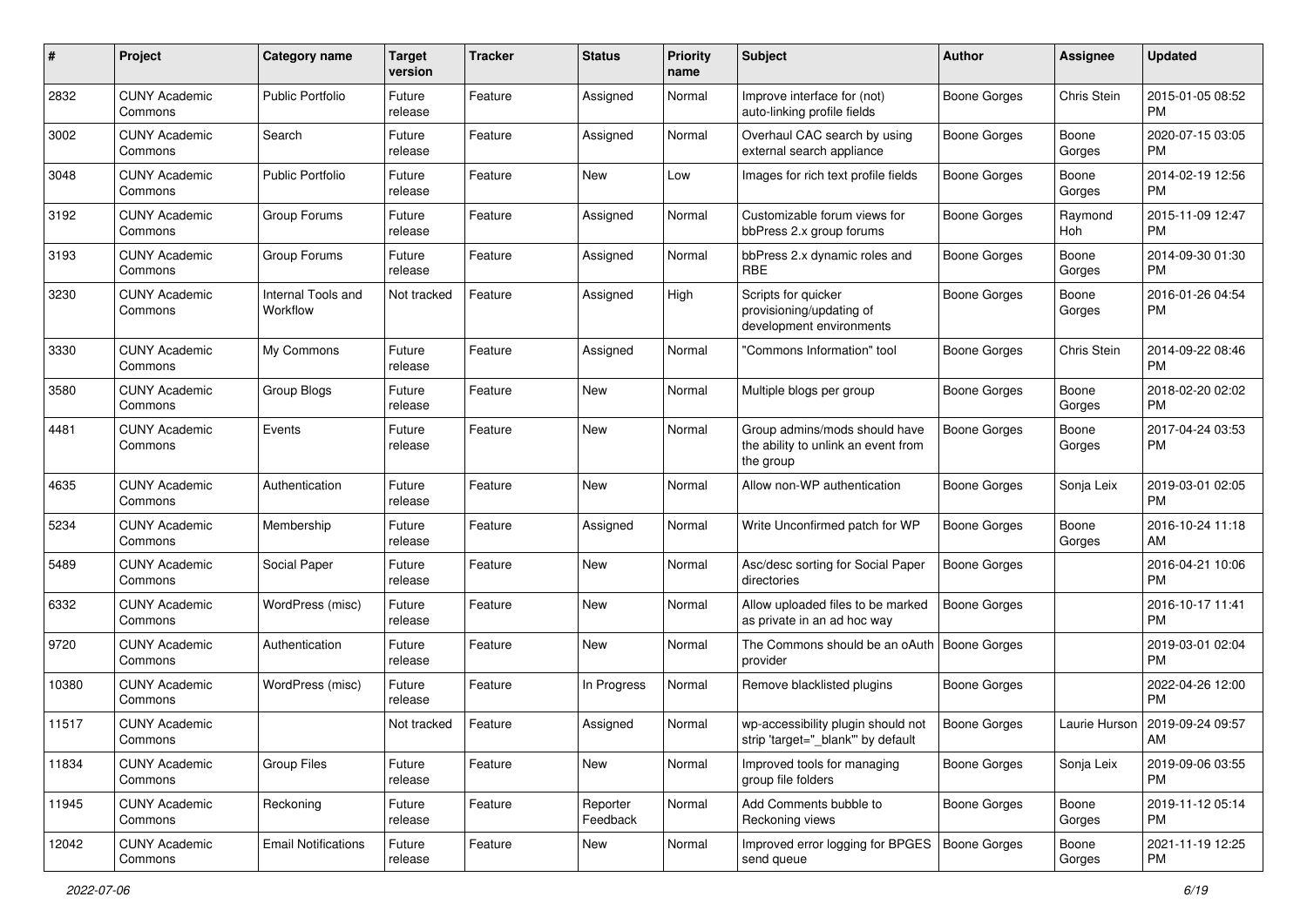| #     | Project                                                          | <b>Category name</b>           | <b>Target</b><br>version | <b>Tracker</b> | <b>Status</b> | <b>Priority</b><br>name | <b>Subject</b>                                                                             | <b>Author</b>       | <b>Assignee</b>     | <b>Updated</b>                |
|-------|------------------------------------------------------------------|--------------------------------|--------------------------|----------------|---------------|-------------------------|--------------------------------------------------------------------------------------------|---------------------|---------------------|-------------------------------|
| 12091 | <b>CUNY Academic</b><br>Commons                                  | <b>Group Files</b>             | Future<br>release        | Feature        | New           | Normal                  | Improved pre-upload file validation<br>for bp-group-documents                              | Boone Gorges        | Boone<br>Gorges     | 2019-11-14 01:21<br>PM        |
| 12911 | <b>CUNY Academic</b><br>Commons                                  |                                | Not tracked              | Feature        | New           | Normal                  | Block access to xmlrpc.php based<br>on User-Agent                                          | <b>Boone Gorges</b> | Boone<br>Gorges     | 2020-06-09 05:12<br><b>PM</b> |
| 13048 | <b>CUNY Academic</b><br>Commons                                  | Shortcodes and<br>embeds       | Future<br>release        | Feature        | New           | Normal                  | Jupyter Notebooks support                                                                  | <b>Boone Gorges</b> |                     | 2020-07-14 11:46<br>AM        |
| 13358 | <b>CUNY Academic</b><br>Commons                                  | Group Forums                   | Future<br>release        | Feature        | New           | Normal                  | Improved UI for group forum<br>threading settings                                          | <b>Boone Gorges</b> | Raymond<br>Hoh      | 2021-11-19 12:27<br><b>PM</b> |
| 13466 | <b>CUNY Academic</b><br>Commons                                  | Cavalcade                      | Future<br>release        | Feature        | New           | Normal                  | Automated cleanup for duplicate<br>Cavalcade tasks                                         | <b>Boone Gorges</b> | Boone<br>Gorges     | 2020-10-13 05:24<br><b>PM</b> |
| 13835 | <b>CUNY Academic</b><br>Commons                                  | WordPress (misc)               | Future<br>release        | Feature        | New           | Normal                  | Allow OneSearch widget to have<br>'CUNY' as campus                                         | <b>Boone Gorges</b> | Boone<br>Gorges     | 2021-11-19 12:39<br><b>PM</b> |
| 13891 | <b>CUNY Academic</b><br>Commons                                  | Internal Tools and<br>Workflow | 2.1.0                    | Feature        | New           | Normal                  | Migrate automated linting to<br>GitHub Actions                                             | <b>Boone Gorges</b> | Jeremy Felt         | 2022-06-29 11:13<br>AM        |
| 14184 | <b>CUNY Academic</b><br>Commons                                  | <b>Public Portfolio</b>        | Future<br>release        | Feature        | New           | Normal                  | Centralized mechanism for storing<br>Campus affiliations                                   | Boone Gorges        | Boone<br>Gorges     | 2022-01-04 11:35<br>AM        |
| 14309 | <b>CUNY Academic</b><br>Commons                                  | Group Library                  | Future<br>release        | Feature        | New           | Normal                  | Better handling of<br>bp_group_document file download<br>attempts when file is not present | <b>Boone Gorges</b> | Boone<br>Gorges     | 2021-11-19 12:28<br><b>PM</b> |
| 15194 | <b>CUNY Academic</b><br>Commons                                  | Internal Tools and<br>Workflow | 2.1.0                    | Feature        | New           | Normal                  | PHPCS sniff for un-restored<br>switch_to_blog() calls                                      | <b>Boone Gorges</b> | Jeremy Felt         | 2022-05-26 10:45<br>AM        |
| 15883 | <b>CUNY Academic</b><br>Commons                                  |                                | 2.1.0                    | Feature        | New           | Normal                  | Release BPGES update                                                                       | <b>Boone Gorges</b> | Boone<br>Gorges     | 2022-05-26 10:39<br>AM        |
| 16092 | <b>CUNY Academic</b><br>Commons                                  |                                | Future<br>release        | Feature        | Hold          | Normal                  | Don't show main site in Site<br>search results                                             | <b>Boone Gorges</b> | Boone<br>Gorges     | 2022-05-17 03:12<br><b>PM</b> |
| 1460  | <b>CUNY Academic</b><br>Commons                                  | Analytics                      | Future<br>release        | Feature        | Assigned      | Normal                  | Update System Report                                                                       | <b>Brian Foote</b>  | Boone<br>Gorges     | 2015-11-09 06:13<br><b>PM</b> |
| 2881  | <b>CUNY Academic</b><br>Commons                                  | <b>Public Portfolio</b>        | Future<br>release        | Feature        | Assigned      | Normal                  | Redesign the UX for Profiles                                                               | Chris Stein         | Chris Stein         | 2016-10-13 12:45<br><b>PM</b> |
| 13199 | <b>CUNY Academic</b><br>Commons                                  | Group Forums                   | Future<br>release        | Feature        | New           | Normal                  | Favoring Groups over bbPress<br>plugin                                                     | Colin McDonald      | Colin<br>McDonald   | 2021-11-19 12:28<br><b>PM</b> |
| 13370 | <b>CUNY Academic</b><br>Commons                                  | Group Library                  | Future<br>release        | Feature        | New           | Normal                  | Library bulk deletion and folder<br>editing                                                | Colin McDonald      | Boone<br>Gorges     | 2020-10-13 10:41<br>AM        |
| 3615  | <b>CUNY Academic</b><br>Commons                                  | Redmine                        | Not tracked              | Feature        | New           | Low                     | Create Redmine issues via email                                                            | Dominic Giglio      | Boone<br>Gorges     | 2017-11-16 11:36<br>AM        |
| 11968 | JustPublics@365<br>MediaCamp                                     |                                |                          | Feature        | New           | Normal                  | Nanoscience Retractable Display<br>Unit                                                    | Donald Cherry       | Bonnie<br>Eissner   | 2021-02-19 08:50<br>AM        |
| 12062 | AD/O365 Transition<br>from NonMatric to<br>Matriculated Students |                                |                          | Feature        | In Progress   | Normal                  | create solution and console project Emilio Rodriguez                                       |                     | Emilio<br>Rodriguez | 2019-11-12 03:56<br><b>PM</b> |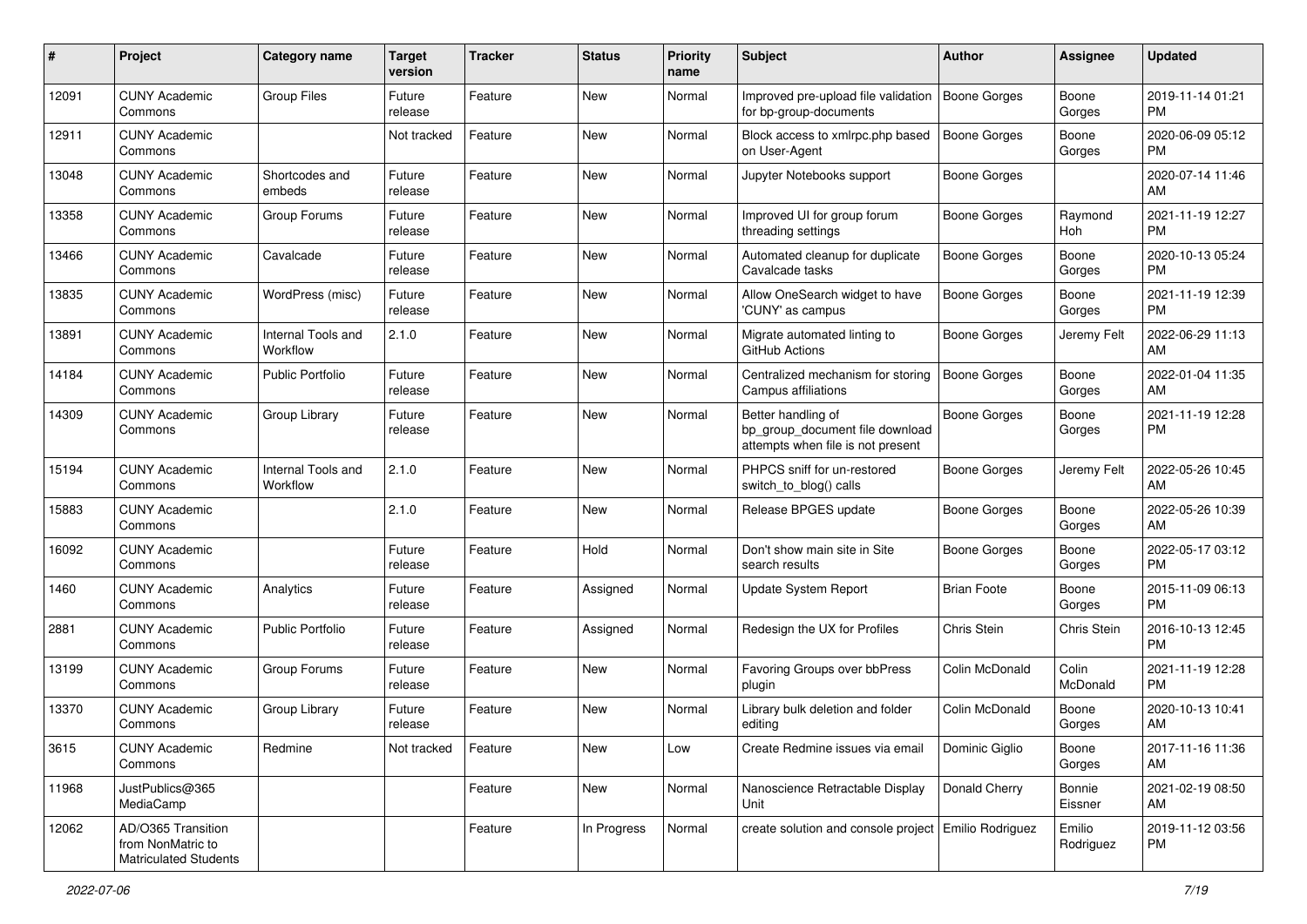| #     | Project                         | <b>Category name</b>      | <b>Target</b><br>version | <b>Tracker</b> | <b>Status</b>        | <b>Priority</b><br>name | Subject                                                                                    | Author              | Assignee            | <b>Updated</b>                |
|-------|---------------------------------|---------------------------|--------------------------|----------------|----------------------|-------------------------|--------------------------------------------------------------------------------------------|---------------------|---------------------|-------------------------------|
| 3473  | <b>CUNY Academic</b><br>Commons | User Experience           | Future<br>release        | Feature        | Assigned             | Normal                  | Commons profile: Add help info<br>about "Positions" replacing "title"                      | Keith Miyake        | Samantha<br>Raddatz | 2015-11-09 02:28<br>PM        |
| 11131 | <b>CUNY Academic</b><br>Commons |                           | Future<br>release        | Feature        | Reporter<br>Feedback | Normal                  | Image Annotation Plugins                                                                   | Laurie Hurson       |                     | 2019-02-26 11:33<br>AM        |
| 11789 | <b>CUNY Academic</b><br>Commons | Courses                   | Future<br>release        | Feature        | New                  | Normal                  | Ability to remove item from<br>Courses list                                                | Laurie Hurson       | Sonja Leix          | 2019-09-24 12:28<br>PM        |
| 12121 | <b>CUNY Academic</b><br>Commons | <b>WordPress Plugins</b>  | 2.0.3                    | Feature        | Reporter<br>Feedback | Normal                  | Embedding H5P Iframes on<br>Commons Site                                                   | Laurie Hurson       | Boone<br>Gorges     | 2022-06-29 11:32<br>AM        |
| 12446 | <b>CUNY Academic</b><br>Commons | Groups (misc)             | Future<br>release        | Feature        | Reporter<br>Feedback | Normal                  | Toggle default site to group forum<br>posting                                              | Laurie Hurson       | Laurie Hurson       | 2020-03-10 11:57<br>AM        |
| 13650 | <b>CUNY Academic</b><br>Commons | Group Library             | Future<br>release        | Feature        | New                  | Normal                  | Forum Attachments in Group<br>Library                                                      | Laurie Hurson       |                     | 2021-11-19 12:30<br>PM        |
| 14787 | <b>CUNY Academic</b><br>Commons | <b>Plugin Packages</b>    | Future<br>release        | Feature        | New                  | Normal                  | Creating a "Design" plugin<br>package                                                      | Laurie Hurson       | scott voth          | 2022-04-27 04:56<br>PM        |
| 15613 | <b>CUNY Academic</b><br>Commons |                           | 2.0.3                    | Feature        | Reporter<br>Feedback | Normal                  | Adding "Passster" plugin                                                                   | Laurie Hurson       |                     | 2022-06-29 11:32<br>AM        |
| 15923 | <b>CUNY Academic</b><br>Commons |                           | Not tracked              | Feature        | Reporter<br>Feedback | Normal                  | <b>Bellows Plugin Adjustments</b>                                                          | Laurie Hurson       |                     | 2022-04-20 10:10<br>AM        |
| 16332 | <b>CUNY Academic</b><br>Commons |                           |                          | Feature        | New                  | Normal                  | Refining the OER Tag: Remove<br>OER tag option from Creation<br>Process                    | Laurie Hurson       |                     | 2022-07-05 01:07<br>PM        |
| 16335 | <b>CUNY Academic</b><br>Commons |                           |                          | Feature        | New                  | Normal                  | Revisiting options and functions of<br>Creative Commons license widget                     | Laurie Hurson       |                     | 2022-07-06 11:17<br>AM        |
| 2325  | <b>CUNY Academic</b><br>Commons | BuddyPress (misc)         | Future<br>release        | Feature        | Assigned             | Low                     | Profile should have separate fields<br>for first/last names                                | local admin         | Boone<br>Gorges     | 2015-11-09 06:09<br>PM        |
| 2610  | <b>CUNY Academic</b><br>Commons | Group Invitations         | Future<br>release        | Feature        | Assigned             | Low                     | Request: Custom invitation<br>message to group invites                                     | local admin         | Boone<br>Gorges     | 2015-11-09 06:13<br>PM        |
| 5225  | <b>CUNY Academic</b><br>Commons | Registration              | Future<br>release        | Feature        | Assigned             | Normal                  | On-boarding Issues                                                                         | Luke Waltzer        | Samantha<br>Raddatz | 2016-02-12 02:58<br><b>PM</b> |
| 6078  | <b>CUNY Academic</b><br>Commons | <b>Blogs (BuddyPress)</b> | Future<br>release        | Feature        | New                  | Normal                  | <b>Explore Adding Network Blog</b><br>Metadata Plugin                                      | Luke Waltzer        | Luke Waltzer        | 2016-10-11 10:29<br><b>PM</b> |
| 6389  | <b>CUNY Academic</b><br>Commons | <b>BuddyPress Docs</b>    | Future<br>release        | Feature        | <b>New</b>           | Low                     | Make Discussion Area Visible<br>When Editing a Doc                                         | <b>Luke Waltzer</b> | Boone<br>Gorges     | 2016-10-21 04:16<br>PM        |
| 8835  | <b>CUNY Academic</b><br>Commons | <b>Blogs (BuddyPress)</b> | Future<br>release        | Feature        | New                  | Normal                  | Extend cuny.is shortlinks to sites                                                         | Luke Waltzer        | Boone<br>Gorges     | 2022-04-26 11:59<br>AM        |
| 9895  | <b>CUNY Academic</b><br>Commons | Onboarding                | Future<br>release        | Feature        | Assigned             | Normal                  | Add "Accept Invitation"<br>link/button/function to Group<br>and/or Site invitation emails? | Luke Waltzer        | Boone<br>Gorges     | 2018-06-07 12:42<br>PM        |
| 7828  | <b>CUNY Academic</b><br>Commons |                           | Not tracked              | Feature        | Assigned             | Normal                  | Theme Assessment 2017                                                                      | Margaret Galvan     | Margaret<br>Galvan  | 2017-05-02 10:41<br>PM        |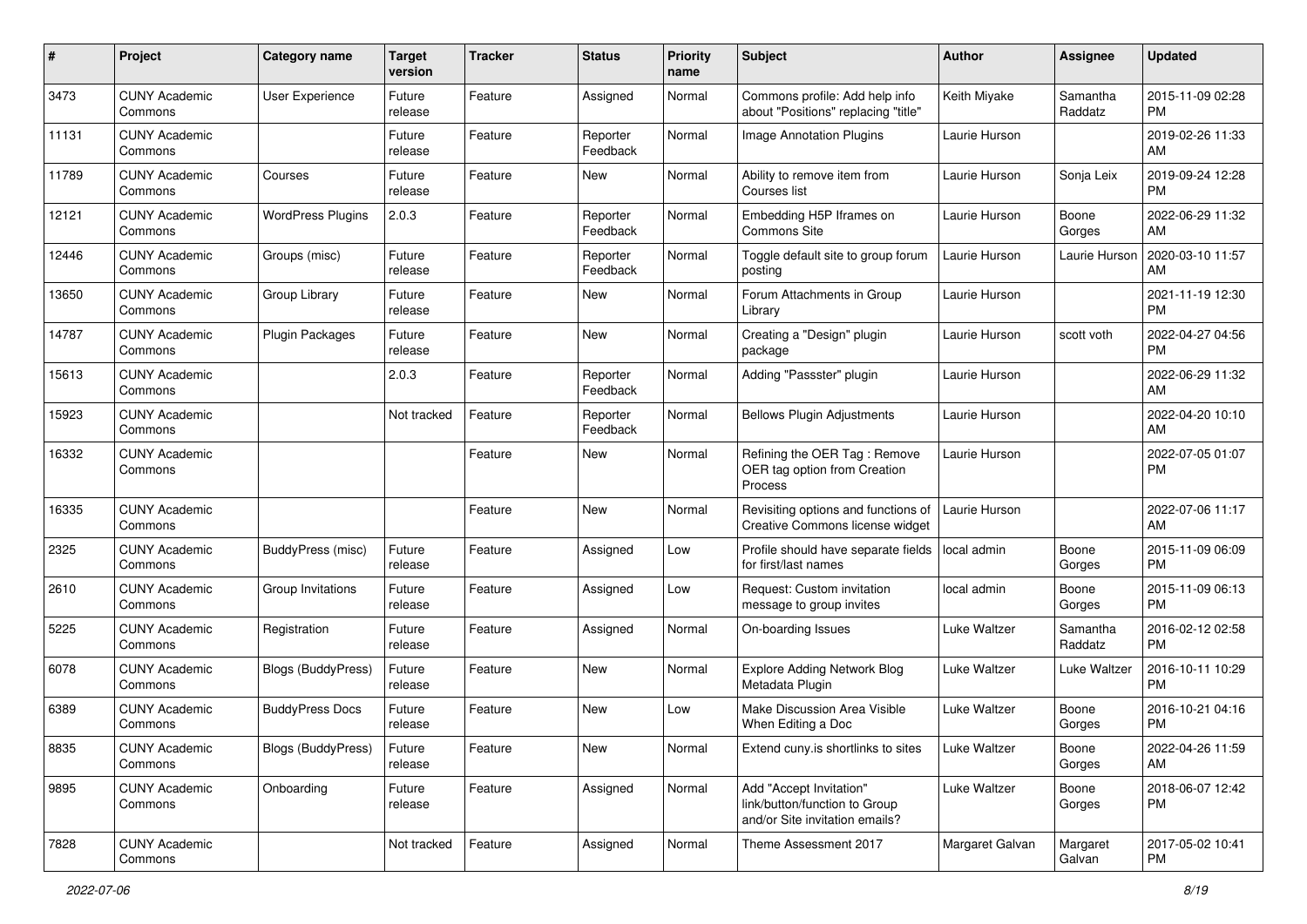| #     | Project                         | <b>Category name</b>       | <b>Target</b><br>version | <b>Tracker</b> | <b>Status</b>        | <b>Priority</b><br>name | <b>Subject</b>                                                                                                                                        | Author           | Assignee            | <b>Updated</b>                |
|-------|---------------------------------|----------------------------|--------------------------|----------------|----------------------|-------------------------|-------------------------------------------------------------------------------------------------------------------------------------------------------|------------------|---------------------|-------------------------------|
| 8211  | <b>CUNY Academic</b><br>Commons | <b>WordPress Themes</b>    | Future<br>release        | Feature        | <b>New</b>           | Normal                  | Theme Suggestions: Material<br>Design-Inspired Themes                                                                                                 | Margaret Galvan  | Margaret<br>Galvan  | 2017-08-07 02:48<br><b>PM</b> |
| 5050  | <b>CUNY Academic</b><br>Commons | Social Paper               | Future<br>release        | Feature        | New                  | Low                     | Making comments visible in SP<br>editing mode (SP suggestion #1)                                                                                      | Marilyn Weber    | Samantha<br>Raddatz | 2019-09-17 11:10<br><b>PM</b> |
| 5052  | <b>CUNY Academic</b><br>Commons | Social Paper               | Future<br>release        | Feature        | <b>New</b>           | Low                     | Sentence by sentence or line by<br>line comments (SP suggestion #3)                                                                                   | Marilyn Weber    | Boone<br>Gorges     | 2016-02-11 10:24<br><b>PM</b> |
| 5053  | <b>CUNY Academic</b><br>Commons | Social Paper               | Future<br>release        | Feature        | <b>New</b>           | Low                     | Scrollable menu to add readers<br>(SP suggestion #4)                                                                                                  | Marilyn Weber    | Samantha<br>Raddatz | 2016-04-21 05:21<br><b>PM</b> |
| 5058  | <b>CUNY Academic</b><br>Commons | Social Paper               | Future<br>release        | Feature        | <b>New</b>           | Low                     | Can there be a clearer signal that<br>even when comments have<br>already been made you add<br>comments by clicking on the side?<br>(SP suggestion #5) | Marilyn Weber    | Samantha<br>Raddatz | 2016-02-11 10:24<br><b>PM</b> |
| 5199  | <b>CUNY Academic</b><br>Commons | Social Paper               | Future<br>release        | Feature        | New                  | Normal                  | add tables to the SP editor                                                                                                                           | Marilyn Weber    |                     | 2016-10-24 11:27<br>AM        |
| 5205  | <b>CUNY Academic</b><br>Commons | Social Paper               | Future<br>release        | Feature        | <b>New</b>           | Normal                  | Social Paper folders                                                                                                                                  | Marilyn Weber    |                     | 2016-02-11 10:24<br><b>PM</b> |
| 5397  | <b>CUNY Academic</b><br>Commons | Social Paper               | Future<br>release        | Feature        | <b>New</b>           | Normal                  | frustrating to have to<br>enable/disable in SP                                                                                                        | Marilyn Weber    | Samantha<br>Raddatz | 2016-04-20 03:39<br><b>PM</b> |
| 5992  | <b>CUNY Academic</b><br>Commons | <b>Email Notifications</b> | Future<br>release        | Feature        | <b>New</b>           | Normal                  | Changing the From line of<br>autogenerated blog emails                                                                                                | Marilyn Weber    |                     | 2018-09-27 05:19<br><b>PM</b> |
| 13912 | <b>CUNY Academic</b><br>Commons |                            | Not tracked              | Feature        | Hold                 | Low                     | posting "missed schedule"                                                                                                                             | Marilyn Weber    |                     | 2021-02-23 10:46<br>AM        |
| 2571  | <b>NYCDH Community</b><br>Site  |                            |                          | Feature        | Assigned             | Normal                  | Add Google custom search box to<br>homepage                                                                                                           | Mark Newton      | Raymond<br>Hoh      | 2013-05-18 07:49<br><b>PM</b> |
| 2573  | <b>NYCDH Community</b><br>Site  |                            |                          | Feature        | Reporter<br>Feedback | Normal                  | Add dh nyc twitter list feed to site                                                                                                                  | Mark Newton      | Matt Gold           | 2013-05-16 11:42<br><b>PM</b> |
| 2574  | <b>NYCDH Community</b><br>Site  |                            |                          | Feature        | Assigned             | Normal                  | Add Way to Upload Files to<br>Groups                                                                                                                  | Mark Newton      | Raymond<br>Hoh      | 2013-05-18 07:46<br><b>PM</b> |
| 2577  | <b>NYCDH Community</b><br>Site  |                            |                          | Feature        | Assigned             | Low                     | Investigate Potential to Add Links<br>to the Forum                                                                                                    | Mark Newton      | Alex Gil            | 2013-05-16 09:40<br><b>PM</b> |
| 287   | <b>CUNY Academic</b><br>Commons | WordPress (misc)           | Future<br>release        | Feature        | Assigned             | Normal                  | Create troubleshooting tool for<br>account sign-up                                                                                                    | <b>Matt Gold</b> | Boone<br>Gorges     | 2015-11-09 06:17<br><b>PM</b> |
| 310   | <b>CUNY Academic</b><br>Commons | BuddyPress (misc)          | Future<br>release        | Feature        | Assigned             | Low                     | Friend Request Email                                                                                                                                  | Matt Gold        | Samantha<br>Raddatz | 2015-11-09 05:08<br>PM        |
| 333   | <b>CUNY Academic</b><br>Commons | <b>Email Notifications</b> | Future<br>release        | Feature        | Assigned             | Low                     | Delay Forum Notification Email<br>Delivery Until After Editing Period<br>Ends                                                                         | Matt Gold        | Raymond<br>Hoh      | 2015-11-09 06:01<br><b>PM</b> |
| 364   | <b>CUNY Academic</b><br>Commons | <b>WordPress Plugins</b>   | Future<br>release        | Feature        | New                  | Normal                  | <b>Bulletin Board</b>                                                                                                                                 | Matt Gold        |                     | 2015-01-05 08:50<br><b>PM</b> |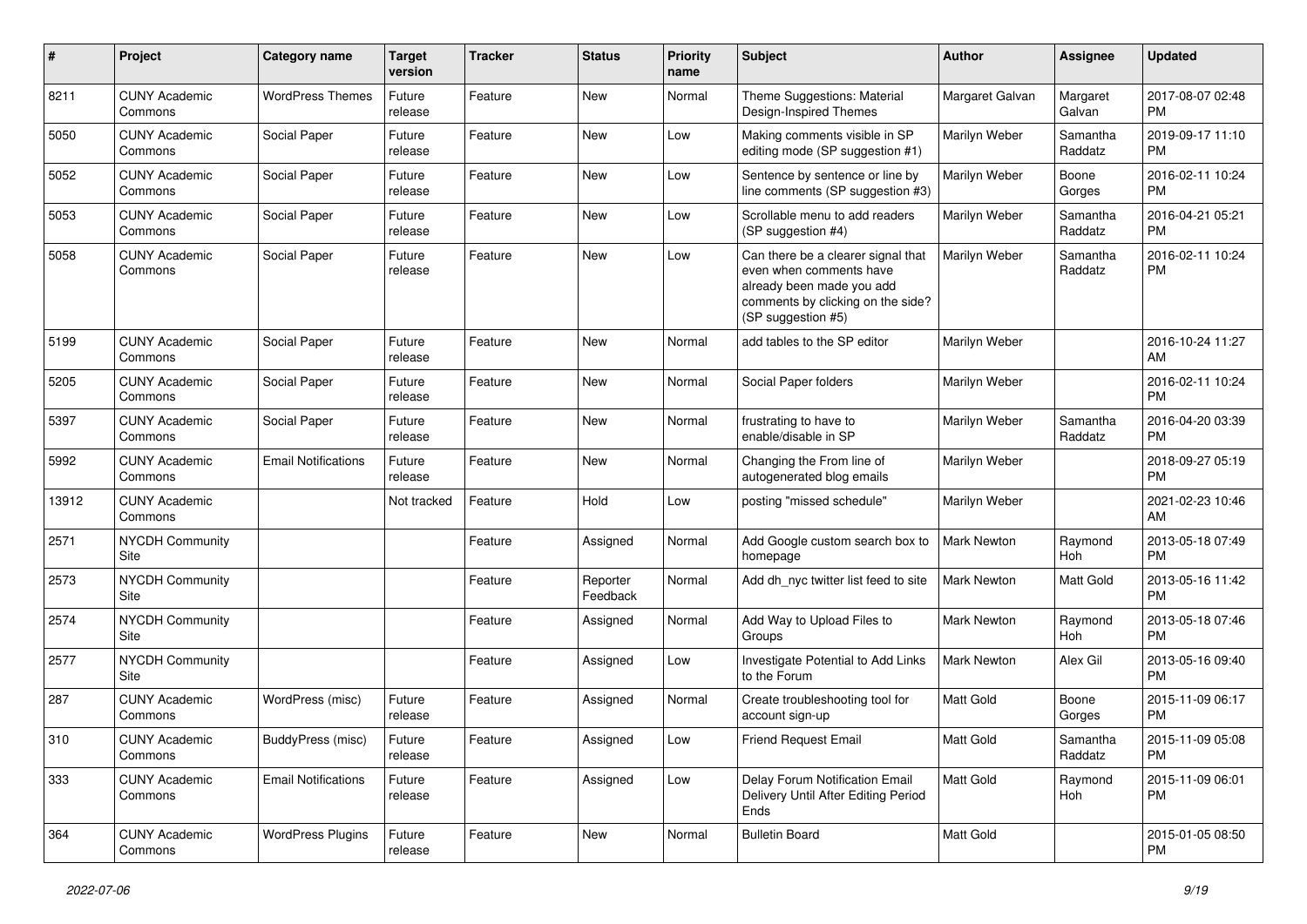| #    | Project                         | <b>Category name</b>     | <b>Target</b><br>version | <b>Tracker</b> | <b>Status</b>        | <b>Priority</b><br>name | Subject                                                                       | Author           | <b>Assignee</b>     | <b>Updated</b>                |
|------|---------------------------------|--------------------------|--------------------------|----------------|----------------------|-------------------------|-------------------------------------------------------------------------------|------------------|---------------------|-------------------------------|
| 365  | <b>CUNY Academic</b><br>Commons | WordPress (misc)         | Future<br>release        | Feature        | Assigned             | Normal                  | <b>Create Mouseover Tooltips</b><br>throughout Site                           | <b>Matt Gold</b> | Chris Stein         | 2015-11-09 06:18<br>PM        |
| 370  | <b>CUNY Academic</b><br>Commons | Registration             | Future<br>release        | Feature        | Assigned             | High                    | <b>Guest Accounts</b>                                                         | <b>Matt Gold</b> | Matt Gold           | 2015-04-09 09:33<br><b>PM</b> |
| 377  | CUNY Academic<br>Commons        | BuddyPress (misc)        | Future<br>release        | Feature        | Assigned             | Normal                  | Like buttons                                                                  | <b>Matt Gold</b> | Boone<br>Gorges     | 2010-11-16 05:13<br>PM        |
| 412  | <b>CUNY Academic</b><br>Commons | <b>WordPress Themes</b>  | Future<br>release        | Feature        | Assigned             | Normal                  | Featured Themes                                                               | <b>Matt Gold</b> | Dominic<br>Giglio   | 2015-01-05 08:44<br>PM        |
| 435  | CUNY Academic<br>Commons        | BuddyPress (misc)        | Future<br>release        | Feature        | Assigned             | Normal                  | Include Avatar Images in Forum<br><b>Post Notification Emails</b>             | <b>Matt Gold</b> | Boone<br>Gorges     | 2010-12-08 12:40<br>PM        |
| 497  | <b>CUNY Academic</b><br>Commons | <b>WordPress Plugins</b> | Future<br>release        | Feature        | Assigned             | Normal                  | Drag and Drop Ordering on<br>Gallery Post Plugin                              | Matt Gold        | Ron Rennick         | 2015-11-09 06:18<br>PM        |
| 500  | <b>CUNY Academic</b><br>Commons | BuddyPress (misc)        | Future<br>release        | Feature        | Assigned             | Normal                  | <b>Export Group Data</b>                                                      | <b>Matt Gold</b> | Boone<br>Gorges     | 2010-12-19 12:09<br>PM        |
| 554  | <b>CUNY Academic</b><br>Commons | BuddyPress (misc)        | Future<br>release        | Feature        | Assigned             | Normal                  | Add Trackback notifications to<br>site-wide activity feed                     | <b>Matt Gold</b> | Boone<br>Gorges     | 2015-11-09 06:19<br>PM        |
| 599  | <b>CUNY Academic</b><br>Commons | BuddyPress (misc)        | Future<br>release        | Feature        | Assigned             | Normal                  | Consider adding rating plugins for<br>BuddyPress/BBPress                      | Matt Gold        | Boone<br>Gorges     | 2011-08-22 06:50<br><b>PM</b> |
| 635  | CUNY Academic<br>Commons        | BuddyPress (misc)        | Future<br>release        | Feature        | Assigned             | Normal                  | Big Blue Button -<br>Videoconferencing in Groups and<br>Blogs                 | <b>Matt Gold</b> | Boone<br>Gorges     | 2011-03-14 03:24<br>PM        |
| 653  | <b>CUNY Academic</b><br>Commons | Group Blogs              | Future<br>release        | Feature        | Assigned             | Normal                  | Redesign Integration of Groups<br>and Blogs                                   | Matt Gold        | Samantha<br>Raddatz | 2015-11-09 05:40<br>PM        |
| 658  | <b>CUNY Academic</b><br>Commons | <b>WordPress Plugins</b> | Future<br>release        | Feature        | Assigned             | Normal                  | Rebulid Sitewide Tag Suggestion                                               | Matt Gold        | Boone<br>Gorges     | 2015-01-05 08:47<br>PM        |
| 940  | <b>CUNY Academic</b><br>Commons | Redmine                  | Future<br>release        | Feature        | Assigned             | Low                     | Communication with users after<br>releases                                    | <b>Matt Gold</b> | Dominic<br>Giglio   | 2012-09-09 04:36<br>PM        |
| 1105 | <b>CUNY Academic</b><br>Commons | WordPress (misc)         | Future<br>release        | Feature        | Assigned             | Normal                  | Rephrase Blog Privacy Options                                                 | Matt Gold        | Samantha<br>Raddatz | 2015-11-09 06:19<br>PM        |
| 1192 | CUNY Academic<br>Commons        | <b>Group Files</b>       | Future<br>release        | Feature        | Assigned             | Low                     | When posting group files, allow<br>users to add a category without<br>saving  | Matt Gold        | Raymond<br>Hoh      | 2015-11-09 05:53<br>PM        |
| 1456 | CUNY Academic<br>Commons        | Group Invitations        | Future<br>release        | Feature        | Reporter<br>Feedback | Low                     | Invite to Group Button from Profile<br>Field                                  | Matt Gold        | Samantha<br>Raddatz | 2015-11-09 05:59<br>PM        |
| 1544 | <b>CUNY Academic</b><br>Commons | Groups (misc)            | Future<br>release        | Feature        | Reporter<br>Feedback | Normal                  | Group Filtering and Sorting                                                   | Matt Gold        | <b>Chris Stein</b>  | 2019-03-01 02:25<br>PM        |
| 1562 | <b>CUNY Academic</b><br>Commons | <b>WordPress Plugins</b> | Future<br>release        | Feature        | Assigned             | Low                     | Play with NYT Collaborative<br>Authoring Tool                                 | <b>Matt Gold</b> | Boone<br>Gorges     | 2015-01-05 08:47<br><b>PM</b> |
| 2013 | <b>CUNY Academic</b><br>Commons | Public Portfolio         | Future<br>release        | Feature        | Assigned             | Low                     | Have Profile Privacy Options show   Matt Gold<br>up only for filled-in fields |                  | Boone<br>Gorges     | 2015-11-09 06:09<br>PM        |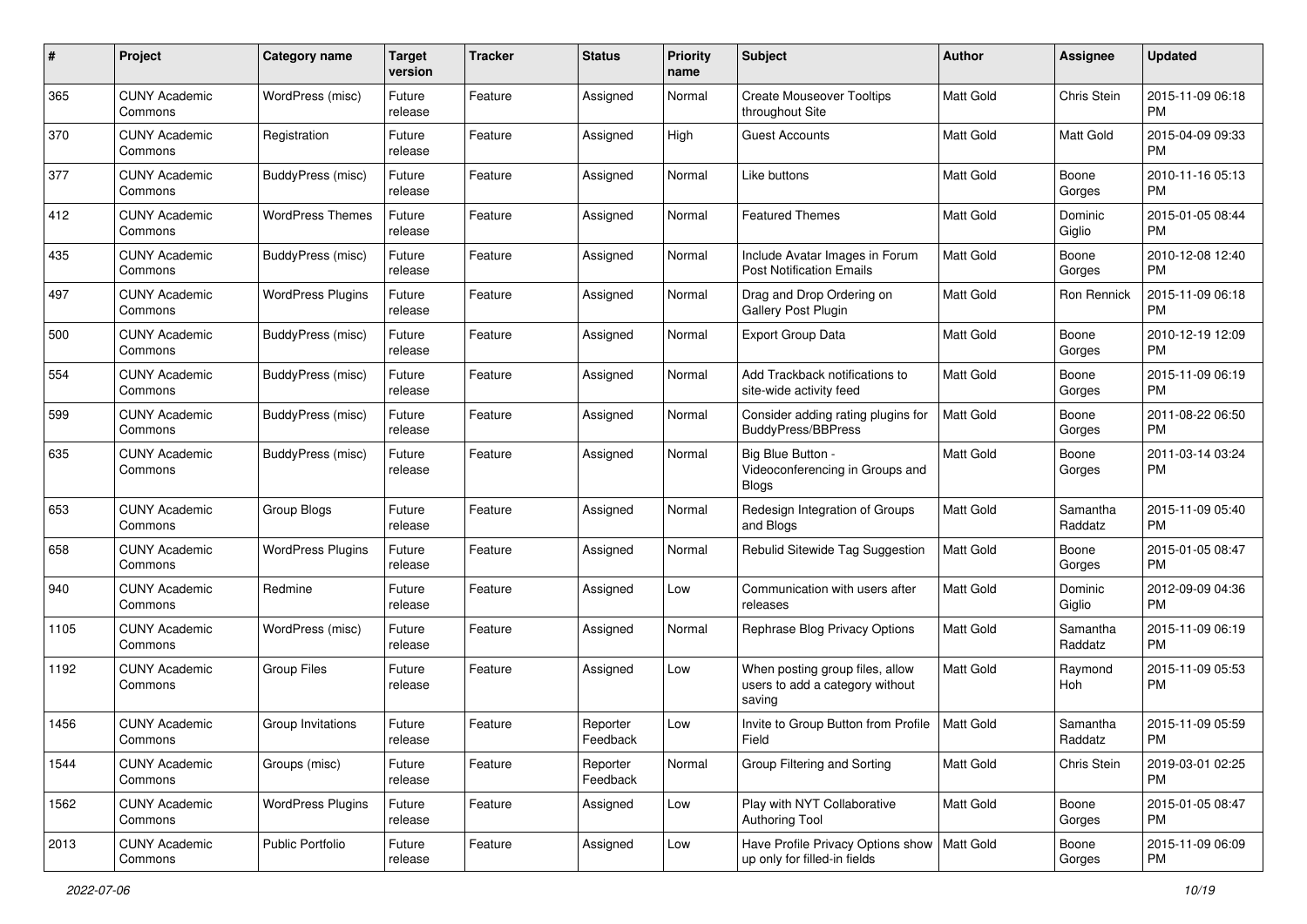| #    | <b>Project</b>                  | Category name            | <b>Target</b><br>version | <b>Tracker</b> | <b>Status</b> | <b>Priority</b><br>name | <b>Subject</b>                                                        | <b>Author</b>    | Assignee        | <b>Updated</b>                |
|------|---------------------------------|--------------------------|--------------------------|----------------|---------------|-------------------------|-----------------------------------------------------------------------|------------------|-----------------|-------------------------------|
| 2223 | <b>CUNY Academic</b><br>Commons | <b>WordPress Plugins</b> | Future<br>release        | Feature        | Assigned      | Low                     | Add Participad to the CUNY<br><b>Academic Commons</b>                 | <b>Matt Gold</b> | Boone<br>Gorges | 2014-09-17 10:03<br><b>PM</b> |
| 2523 | <b>CUNY Academic</b><br>Commons | <b>BuddyPress Docs</b>   | Future<br>release        | Feature        | Assigned      | Normal                  | Allow Users to Upload Images to<br><b>BP</b> Docs                     | <b>Matt Gold</b> | Boone<br>Gorges | 2015-11-09 06:14<br><b>PM</b> |
| 3042 | <b>CUNY Academic</b><br>Commons | Public Portfolio         | Future<br>release        | Feature        | Assigned      | Normal                  | Browsing member interests                                             | Matt Gold        | Boone<br>Gorges | 2015-03-21 09:04<br><b>PM</b> |
| 3080 | <b>CUNY Academic</b><br>Commons | <b>Group Files</b>       | Future<br>release        | Feature        | Assigned      | Low                     | Create a system to keep track of<br>file changes                      | Matt Gold        | Boone<br>Gorges | 2014-02-26 10:04<br><b>PM</b> |
| 3090 | <b>CUNY Academic</b><br>Commons | Twitter page             | Future<br>release        | Feature        | Assigned      | Normal                  | Prevent Retweets from showing<br>up on Commons twitter page           | Matt Gold        | Tahir Butt      | 2016-10-24 11:31<br>AM        |
| 3220 | <b>CUNY Academic</b><br>Commons | <b>Public Portfolio</b>  | Future<br>release        | Feature        | Assigned      | Normal                  | Add indent/outdent option to<br>Formatting Buttons on Profile<br>Page | <b>Matt Gold</b> | Boone<br>Gorges | 2014-05-21 10:39<br><b>PM</b> |
| 3308 | <b>CUNY Academic</b><br>Commons | Group Invitations        | Future<br>release        | Feature        | Assigned      | Normal                  | Allow members to rescind group<br>invitations                         | Matt Gold        | Boone<br>Gorges | 2015-04-01 08:53<br><b>PM</b> |
| 3354 | <b>CUNY Academic</b><br>Commons | <b>Group Files</b>       | Future<br>release        | Feature        | Assigned      | Low                     | Allow Group Download of Multiple<br><b>Selected Files</b>             | <b>Matt Gold</b> | Chris Stein     | 2014-08-01 08:50<br>AM        |
| 3517 | <b>CUNY Academic</b><br>Commons | My Commons               | Future<br>release        | Feature        | Assigned      | Normal                  | Mute/Unmute My Commons<br>updates                                     | <b>Matt Gold</b> | Raymond<br>Hoh  | 2015-11-09 01:19<br><b>PM</b> |
| 3536 | <b>CUNY Academic</b><br>Commons | My Commons               | Future<br>release        | Feature        | Assigned      | Normal                  | Infinite Scroll on My Commons<br>page                                 | <b>Matt Gold</b> | Raymond<br>Hoh  | 2015-04-13 04:42<br><b>PM</b> |
| 3657 | <b>CUNY Academic</b><br>Commons | WordPress (misc)         | Not tracked              | Feature        | New           | Normal                  | Create alert for GC email<br>addresses                                | <b>Matt Gold</b> | Matt Gold       | 2016-04-14 11:29<br><b>PM</b> |
| 3662 | <b>CUNY Academic</b><br>Commons | <b>SEO</b>               | Future<br>release        | Feature        | Assigned      | Normal                  | Duplicate Content/SEO/Google<br>issues                                | <b>Matt Gold</b> | Raymond<br>Hoh  | 2015-04-13 04:37<br><b>PM</b> |
| 3759 | <b>CUNY Academic</b><br>Commons | WordPress (misc)         | Future<br>release        | Feature        | Assigned      | Normal                  | Review Interface for Adding Users<br>to Blogs                         | <b>Matt Gold</b> | Boone<br>Gorges | 2015-03-24 05:52<br><b>PM</b> |
| 3768 | <b>CUNY Academic</b><br>Commons | Public Portfolio         | Future<br>release        | Feature        | Assigned      | Normal                  | Institutions/Past positions on<br>public portfolios                   | <b>Matt Gold</b> | Boone<br>Gorges | 2018-04-23 10:44<br>AM        |
| 3770 | <b>CUNY Academic</b><br>Commons | <b>Public Portfolio</b>  | Future<br>release        | Feature        | Assigned      | Normal                  | Improve Layout/Formatting of<br>Positions Area on Public Portfolios   | <b>Matt Gold</b> | Chris Stein     | 2015-04-01 09:17<br><b>PM</b> |
| 4053 | <b>CUNY Academic</b><br>Commons | Events                   | Future<br>release        | Feature        | Assigned      | Normal                  | Create new tab for past events                                        | Matt Gold        | Boone<br>Gorges | 2015-05-12 02:10<br><b>PM</b> |
| 4238 | <b>CUNY Academic</b><br>Commons | Events                   | Future<br>release        | Feature        | Assigned      | Normal                  | Copy Events to Other Groups?                                          | Matt Gold        | Boone<br>Gorges | 2015-07-02 10:08<br>AM        |
| 4980 | <b>CUNY Academic</b><br>Commons | Home Page                | Future<br>release        | Feature        | Assigned      | Normal                  | <b>CAC Featured Content -- Adding</b><br>Randomization                | <b>Matt Gold</b> | Boone<br>Gorges | 2016-12-12 03:01<br><b>PM</b> |
| 5016 | <b>CUNY Academic</b><br>Commons | Events                   | Future<br>release        | Feature        | Assigned      | Low                     | Allow comments to be posted on<br>events                              | <b>Matt Gold</b> | Raymond<br>Hoh  | 2019-03-01 02:23<br>PM        |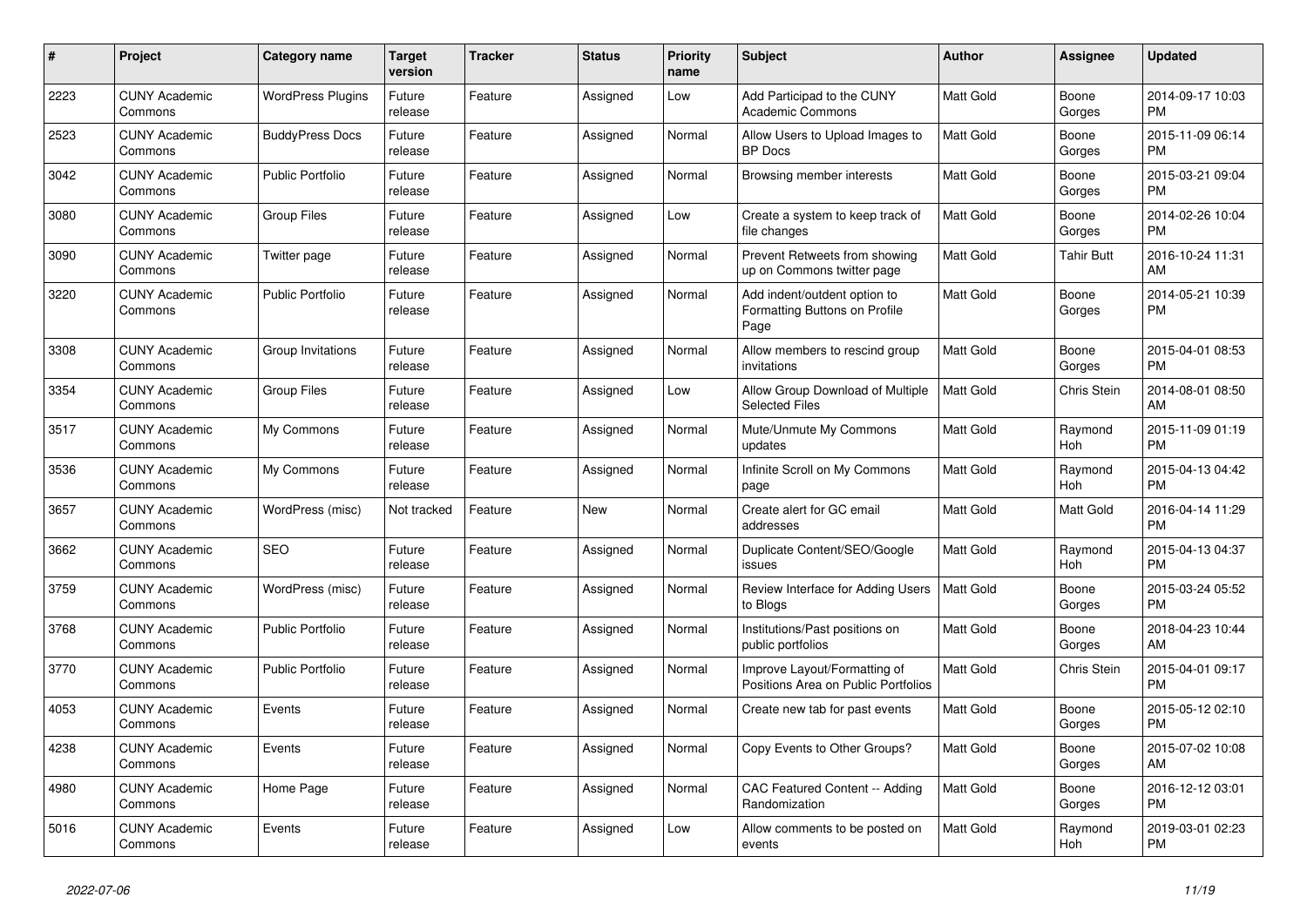| #     | <b>Project</b>                  | <b>Category name</b>       | <b>Target</b><br>version | <b>Tracker</b> | <b>Status</b>        | <b>Priority</b><br>name | <b>Subject</b>                                                                        | Author           | Assignee            | <b>Updated</b>                |
|-------|---------------------------------|----------------------------|--------------------------|----------------|----------------------|-------------------------|---------------------------------------------------------------------------------------|------------------|---------------------|-------------------------------|
| 5316  | <b>CUNY Academic</b><br>Commons | <b>User Experience</b>     | Future<br>release        | Feature        | Assigned             | Normal                  | Prompt user email address<br>updates                                                  | <b>Matt Gold</b> | Stephen Real        | 2016-12-21 03:30<br><b>PM</b> |
| 5581  | <b>CUNY Academic</b><br>Commons | Analytics                  | Future<br>release        | Feature        | Assigned             | Normal                  | <b>Explore alternatives to Google</b><br>Analytics                                    | <b>Matt Gold</b> | Valerie<br>Townsend | 2020-04-17 03:12<br><b>PM</b> |
| 5696  | <b>CUNY Academic</b><br>Commons | Events                     | Future<br>release        | Feature        | Assigned             | Normal                  | Events Calendar - display options /<br>calendar aggregation                           | Matt Gold        | Boone<br>Gorges     | 2016-10-13 11:44<br>AM        |
| 5955  | <b>CUNY Academic</b><br>Commons | Outreach                   | Future<br>release        | Feature        | Assigned             | Normal                  | Create auto-newsletter for<br>commons members                                         | <b>Matt Gold</b> | Luke Waltzer        | 2016-08-30 10:34<br>AM        |
| 6115  | <b>CUNY Academic</b><br>Commons | Publicity                  | Not tracked              | Feature        | Assigned             | Normal                  | create digital signage for GC                                                         | <b>Matt Gold</b> | scott voth          | 2016-10-11 10:09<br><b>PM</b> |
| 6426  | <b>CUNY Academic</b><br>Commons | Spam/Spam<br>Prevention    | Future<br>release        | Feature        | Assigned             | Normal                  | Force captcha on all comments?                                                        | <b>Matt Gold</b> | Tahir Butt          | 2016-10-24 02:06<br><b>PM</b> |
| 7115  | <b>CUNY Academic</b><br>Commons | Groups (misc)              | Future<br>release        | Feature        | Reporter<br>Feedback | Normal                  | make licensing info clear during<br>group creation                                    | <b>Matt Gold</b> | Raymond<br>Hoh      | 2020-12-08 11:32<br>AM        |
| 8756  | <b>CUNY Academic</b><br>Commons | Group Blogs                | Future<br>release        | Feature        | Hold                 | Normal                  | Connect multiple blogs to one<br>group?                                               | Matt Gold        | Boone<br>Gorges     | 2017-09-30 10:42<br>AM        |
| 8836  | <b>CUNY Academic</b><br>Commons | Blogs (BuddyPress)         | Future<br>release        | Feature        | Assigned             | Normal                  | Redesign site launch process                                                          | <b>Matt Gold</b> | Boone<br>Gorges     | 2019-10-03 02:49<br><b>PM</b> |
| 8837  | <b>CUNY Academic</b><br>Commons |                            | Not tracked              | Feature        | Assigned             | Normal                  | Create a form to request info from<br>people requesting premium<br>themes and plugins | <b>Matt Gold</b> | Marilyn<br>Weber    | 2017-11-14 03:35<br><b>PM</b> |
| 8898  | <b>CUNY Academic</b><br>Commons | Social Paper               | Not tracked              | Feature        | Assigned             | Normal                  | Usage data on docs and social<br>paper                                                | <b>Matt Gold</b> | Matt Gold           | 2017-11-16 11:32<br>AM        |
| 8900  | <b>CUNY Academic</b><br>Commons | Accessibility              | Future<br>release        | Feature        | Assigned             | Normal                  | Look into tools to enforce<br>accessibility in WP environment                         | <b>Matt Gold</b> | Boone<br>Gorges     | 2022-04-26 11:59<br>AM        |
| 8901  | <b>CUNY Academic</b><br>Commons | Accessibility              | Future<br>release        | Feature        | Assigned             | Normal                  | Theme analysis for accessibility                                                      | <b>Matt Gold</b> | Boone<br>Gorges     | 2022-04-26 11:59<br>AM        |
| 8902  | <b>CUNY Academic</b><br>Commons | Design                     | Not tracked              | Feature        | Assigned             | Normal                  | Report back on research on<br><b>BuddyPress themes</b>                                | <b>Matt Gold</b> | Michael Smith       | 2017-11-10 12:31<br><b>PM</b> |
| 8976  | <b>CUNY Academic</b><br>Commons | Reply By Email             | Not tracked              | Feature        | Assigned             | Normal                  | Package RBE new topics posting?                                                       | <b>Matt Gold</b> | Raymond<br>Hoh      | 2017-12-04 02:34<br><b>PM</b> |
| 9028  | <b>CUNY Academic</b><br>Commons | Onboarding                 | Future<br>release        | Feature        | Assigned             | Normal                  | suggest groups to new members<br>during the registration process                      | <b>Matt Gold</b> | Chris Stein         | 2018-10-24 12:34<br><b>PM</b> |
| 9947  | <b>CUNY Academic</b><br>Commons | <b>WordPress Plugins</b>   | Future<br>release        | Feature        | Reporter<br>Feedback | Normal                  | Install H5P quiz plugin                                                               | <b>Matt Gold</b> | Boone<br>Gorges     | 2018-09-11 11:01<br>AM        |
| 10659 | <b>CUNY Academic</b><br>Commons | Group Forums               | Future<br>release        | Feature        | Assigned             | Normal                  | Post to multiple groups via email                                                     | <b>Matt Gold</b> | Raymond<br>Hoh      | 2018-11-15 12:54<br>AM        |
| 15604 | <b>CUNY Academic</b><br>Commons | <b>Email Notifications</b> | Future<br>release        | Feature        | Assigned             | Normal                  | <b>Restructure Commons Group</b><br>Digest Email Messages                             | <b>Matt Gold</b> | Boone<br>Gorges     | 2022-05-26 10:45<br>AM        |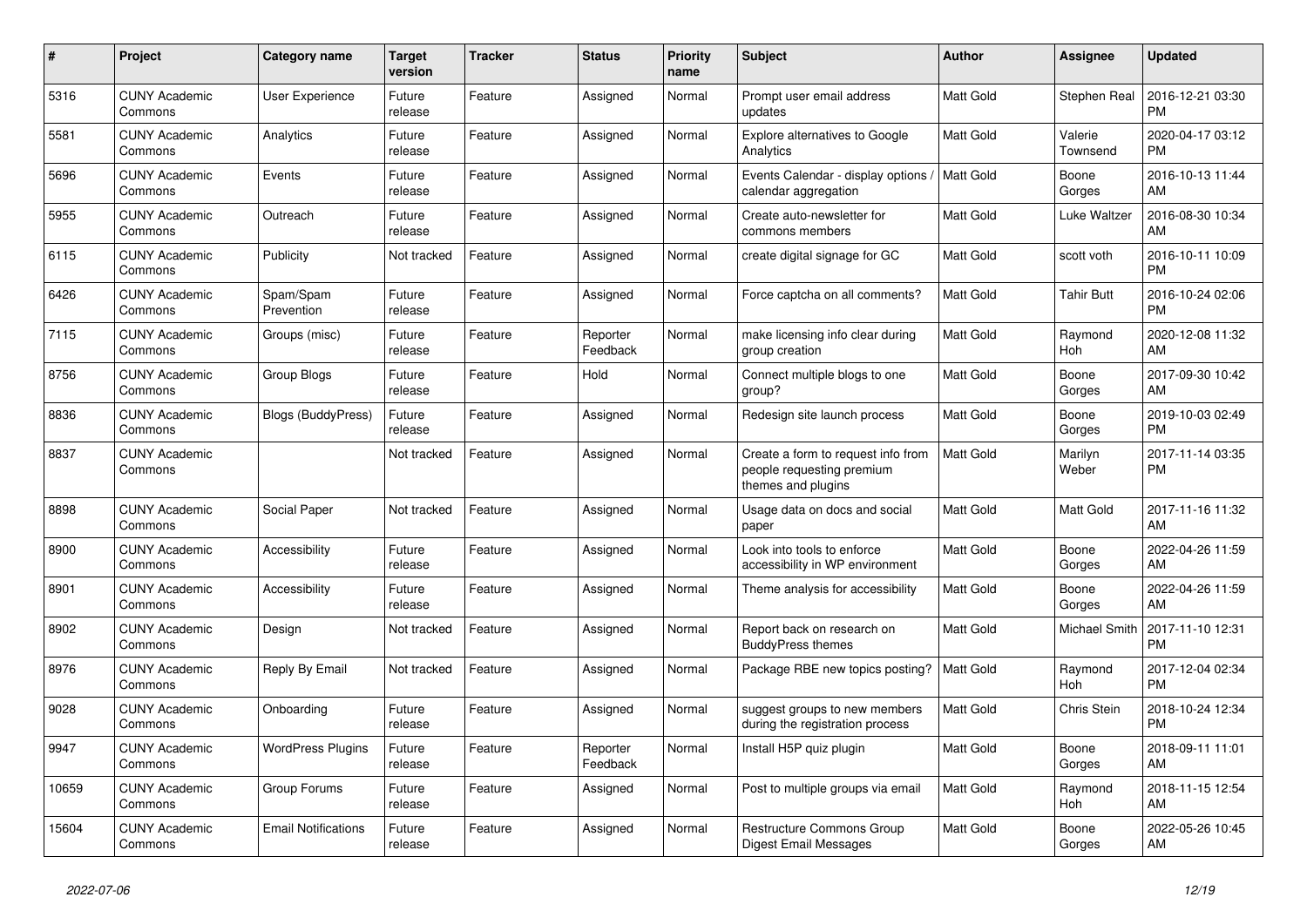| #     | Project                         | Category name            | <b>Target</b><br>version | <b>Tracker</b> | <b>Status</b>        | <b>Priority</b><br>name | <b>Subject</b>                                                                                                                               | Author                  | <b>Assignee</b>     | <b>Updated</b>                |
|-------|---------------------------------|--------------------------|--------------------------|----------------|----------------------|-------------------------|----------------------------------------------------------------------------------------------------------------------------------------------|-------------------------|---------------------|-------------------------------|
| 481   | <b>CUNY Academic</b><br>Commons | Groups (misc)            | Future<br>release        | Feature        | Assigned             | Normal                  | ability to archive inactive groups<br>and blogs                                                                                              | Michael Mandiberg       | Samantha<br>Raddatz | 2015-11-09 05:56<br><b>PM</b> |
| 9908  | <b>CUNY Academic</b><br>Commons |                          | Not tracked              | Feature        | <b>New</b>           | Normal                  | Is it possible to send email<br>updates to users (or an email<br>address not on the list) for only a<br>single page AFTER being<br>prompted? | <b>Michael Shields</b>  | scott voth          | 2018-06-11 01:34<br><b>PM</b> |
| 3458  | <b>CUNY Academic</b><br>Commons | Groups (misc)            | Future<br>release        | Feature        | Assigned             | Normal                  | Filter Members of Group by<br>Campus                                                                                                         | <b>Michael Smith</b>    | Samantha<br>Raddatz | 2014-09-26 08:32<br><b>PM</b> |
| 2753  | <b>CUNY Academic</b><br>Commons | <b>Public Portfolio</b>  | Future<br>release        | Feature        | New                  | Normal                  | Create actual actual tagification in<br>academic interests and other fields                                                                  | Micki Kaufman           | Boone<br>Gorges     | 2015-01-05 08:52<br><b>PM</b> |
| 2754  | <b>CUNY Academic</b><br>Commons | Design                   | Future<br>release        | Feature        | Assigned             | Normal                  | Determine strategy for CAC logo<br>handling in top header                                                                                    | Micki Kaufman           | Chris Stein         | 2015-01-05 08:53<br><b>PM</b> |
| 3475  | <b>CUNY Academic</b><br>Commons | Events                   | Future<br>release        | Feature        | Assigned             | Normal                  | Request to add plugin to<br>streamline room<br>booking/appointment booking                                                                   | Naomi Barrettara        | Boone<br>Gorges     | 2014-12-01 05:14<br><b>PM</b> |
| 8498  | <b>CUNY Academic</b><br>Commons | <b>WordPress Plugins</b> | Future<br>release        | Feature        | <b>New</b>           | Low                     | <b>Gravity Forms Email Users</b>                                                                                                             | Raffi<br>Khatchadourian | Matt Gold           | 2017-10-13 12:58<br><b>PM</b> |
| 9420  | <b>CUNY Academic</b><br>Commons | cuny.is                  | Not tracked              | Feature        | <b>New</b>           | Normal                  | Request for http://cuny.is/streams                                                                                                           | Raffi<br>Khatchadourian | Marilyn<br>Weber    | 2018-04-02 10:08<br>AM        |
| 11077 | <b>CUNY Academic</b><br>Commons | Events                   | Not tracked              | Feature        | Reporter<br>Feedback | Normal                  | Show event category description<br>in event list view                                                                                        | Raffi<br>Khatchadourian |                     | 2019-02-12 10:38<br><b>PM</b> |
| 16290 | <b>CUNY Academic</b><br>Commons |                          |                          | Feature        | Reporter<br>Feedback | Normal                  | Add Table Of Contents Block<br>plug-in                                                                                                       | Raffi<br>Khatchadourian |                     | 2022-06-24 10:26<br>AM        |
| 16314 | <b>CUNY Academic</b><br>Commons | <b>WordPress Plugins</b> |                          | Feature        | <b>New</b>           | Normal                  | Install Multicollab plug-in?                                                                                                                 | Raffi<br>Khatchadourian |                     | 2022-06-29 03:44<br><b>PM</b> |
| 58    | <b>CUNY Academic</b><br>Commons | BuddyPress (misc)        | Future<br>release        | Feature        | Assigned             | Low                     | Make member search sortable by<br>last name                                                                                                  | Roberta Brody           | Boone<br>Gorges     | 2010-08-26 02:38<br><b>PM</b> |
| 585   | <b>CUNY Academic</b><br>Commons | Group Forums             | Future<br>release        | Feature        | Assigned             | Normal                  | Merge Forum Topics                                                                                                                           | Sarah Morgano           | Boone<br>Gorges     | 2011-07-06 04:11<br><b>PM</b> |
| 1888  | <b>CUNY Academic</b><br>Commons | Home Page                | Future<br>release        | Feature        | Assigned             | Normal                  | Refactor BP MPO Activity Filter to<br>support proper pagination                                                                              | Sarah Morgano           | Boone<br>Gorges     | 2014-05-01 07:11<br><b>PM</b> |
| 519   | <b>CUNY Academic</b><br>Commons | <b>BuddyPress Docs</b>   | Future<br>release        | Feature        | Assigned             | Low                     | TOC for individual docs - for new<br>BP "wiki-like" plugin                                                                                   | scott voth              | Boone<br>Gorges     | 2015-11-09 05:54<br><b>PM</b> |
| 10226 | <b>CUNY Academic</b><br>Commons | Courses                  | Future<br>release        | Feature        | <b>New</b>           | Normal                  | Add "My Courses" to drop down<br>list                                                                                                        | scott voth              | Boone<br>Gorges     | 2021-11-19 12:42<br><b>PM</b> |
| 10354 | <b>CUNY Academic</b><br>Commons | <b>Public Portfolio</b>  | Future<br>release        | Feature        | <b>New</b>           | Normal                  | Opt out of Having a Profile Page                                                                                                             | scott voth              | Chris Stein         | 2020-05-12 10:43<br>AM        |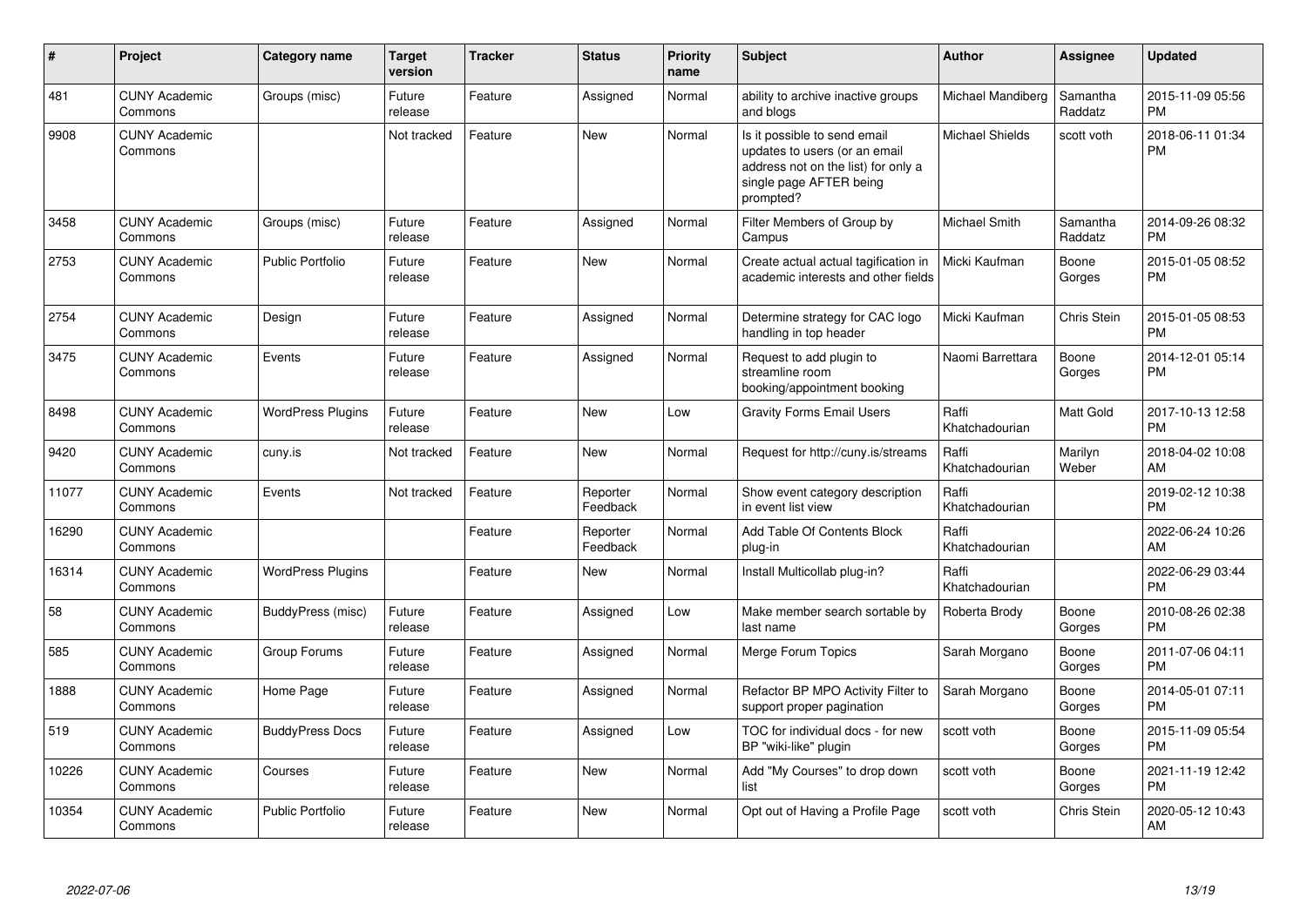| #     | <b>Project</b>                  | Category name            | <b>Target</b><br>version | <b>Tracker</b> | <b>Status</b>        | <b>Priority</b><br>name | <b>Subject</b>                                                                      | Author            | Assignee            | <b>Updated</b>                |
|-------|---------------------------------|--------------------------|--------------------------|----------------|----------------------|-------------------------|-------------------------------------------------------------------------------------|-------------------|---------------------|-------------------------------|
| 11531 | <b>CUNY Academic</b><br>Commons | Events                   | Future<br>release        | Feature        | <b>New</b>           | Normal                  | Main Events calendar should<br>include non-public events that user<br>has access to | scott voth        | Boone<br>Gorges     | 2019-06-11 10:00<br>AM        |
| 11860 | <b>CUNY Academic</b><br>Commons | Registration             | Future<br>release        | Feature        | New                  | Normal                  | <b>Ensure Students Are Aware They</b><br>Can Use Aliases At Registration            | scott voth        |                     | 2019-09-24 08:46<br>AM        |
| 14394 | <b>CUNY Academic</b><br>Commons |                          | Not tracked              | Feature        | <b>New</b>           | Normal                  | Commons News Site - redesign                                                        | scott voth        | scott voth          | 2021-09-14 10:46<br>AM        |
| 10368 | <b>CUNY Academic</b><br>Commons |                          | Future<br>release        | Feature        | Assigned             | Normal                  | Use ORCID data to populate<br>academic profile page                                 | Stephen Francoeur | Boone<br>Gorges     | 2018-09-25 01:53<br><b>PM</b> |
| 9643  | <b>CUNY Academic</b><br>Commons | Publicity                | Not tracked              | Feature        | New                  | Normal                  | Create a page on the Commons<br>for logos etc.                                      | Stephen Real      | Stephen Real        | 2018-04-24 10:53<br>AM        |
| 5679  | <b>CUNY Academic</b><br>Commons | Analytics                | Not tracked              | Feature        | <b>New</b>           | Normal                  | Logged In Users for GA                                                              | Valerie Townsend  | Valerie<br>Townsend | 2016-06-11 09:49<br>AM        |
| 11883 | <b>CUNY Academic</b><br>Commons | Help/Codex               | Not tracked              | Support        | <b>New</b>           | Normal                  | Need Embedding Help Page<br>Update (Tableau)                                        | Anthony Wheeler   | scott voth          | 2019-09-24 08:49<br>AM        |
| 9729  | <b>CUNY Academic</b><br>Commons | <b>SEO</b>               | Not tracked              | Support        | New                  | Normal                  | 503 Errors showing on<br>newlaborforum.cuny.edu                                     | Diane Krauthamer  | Raymond<br>Hoh      | 2018-05-22 04:48<br><b>PM</b> |
| 11545 | <b>CUNY Academic</b><br>Commons | <b>WordPress Plugins</b> | Not tracked              | Support        | <b>New</b>           | Normal                  | Twitter searches in WordPress                                                       | Gina Cherry       | Matt Gold           | 2019-09-23 01:03<br><b>PM</b> |
| 12004 | <b>CUNY Academic</b><br>Commons |                          | Not tracked              | Support        | Reporter<br>Feedback | Normal                  | Notifications for spam blog<br>comments                                             | Gina Cherry       | Raymond<br>Hoh      | 2019-11-01 12:05<br><b>PM</b> |
| 14842 | <b>CUNY Academic</b><br>Commons |                          | Not tracked              | Support        | Reporter<br>Feedback | Normal                  | Question about widgets and block<br>editor                                          | Gina Cherry       |                     | 2021-10-06 03:01<br><b>PM</b> |
| 12328 | <b>CUNY Academic</b><br>Commons |                          | Not tracked              | Support        | New                  | Normal                  | Sign up Code for Non-CUNY<br>Faculty                                                | Laurie Hurson     |                     | 2020-01-28 10:25<br>AM        |
| 12484 | <b>CUNY Academic</b><br>Commons |                          | Not tracked              | Support        | Reporter<br>Feedback | Normal                  | Sign up Code for COIL Course<br>starting in March                                   | Laurie Hurson     | Matt Gold           | 2020-03-02 02:26<br>PM        |
| 14538 | <b>CUNY Academic</b><br>Commons |                          | Not tracked              | Support        | Reporter<br>Feedback | Normal                  | <b>Weebly To Commons</b>                                                            | Laurie Hurson     |                     | 2021-09-14 10:47<br>AM        |
| 15176 | <b>CUNY Academic</b><br>Commons |                          | Not tracked              | Support        | Reporter<br>Feedback | Normal                  | Archiving Q Writing & Old<br>Wordpress Sites on the Commons                         | Laurie Hurson     |                     | 2022-02-08 10:28<br>AM        |
| 2175  | <b>CUNY Academic</b><br>Commons | WordPress (misc)         | Not tracked              | Support        | Assigned             | Normal                  | Subscibe 2 vs. Jetpack<br>subscription options                                      | local admin       | Matt Gold           | 2016-01-26 04:58<br><b>PM</b> |
| 9211  | <b>CUNY Academic</b><br>Commons | <b>WordPress Plugins</b> | Future<br>release        | Support        | Reporter<br>Feedback | Normal                  | Auto-Role Setting in Forum Plugin<br>Causing Some Confusion                         | Luke Waltzer      | Boone<br>Gorges     | 2018-03-13 11:44<br>AM        |
| 8607  | <b>CUNY Academic</b><br>Commons |                          | Not tracked              | Support        | New                  | Normal                  | Paypal?                                                                             | Marilyn Weber     | Matt Gold           | 2018-05-15 01:37<br><b>PM</b> |
| 9207  | <b>CUNY Academic</b><br>Commons |                          | Future<br>release        | Support        | Reporter<br>Feedback | Normal                  | display dashboards made in<br>Tableau?                                              | Marilyn Weber     | Boone<br>Gorges     | 2018-04-10 10:42<br>AM        |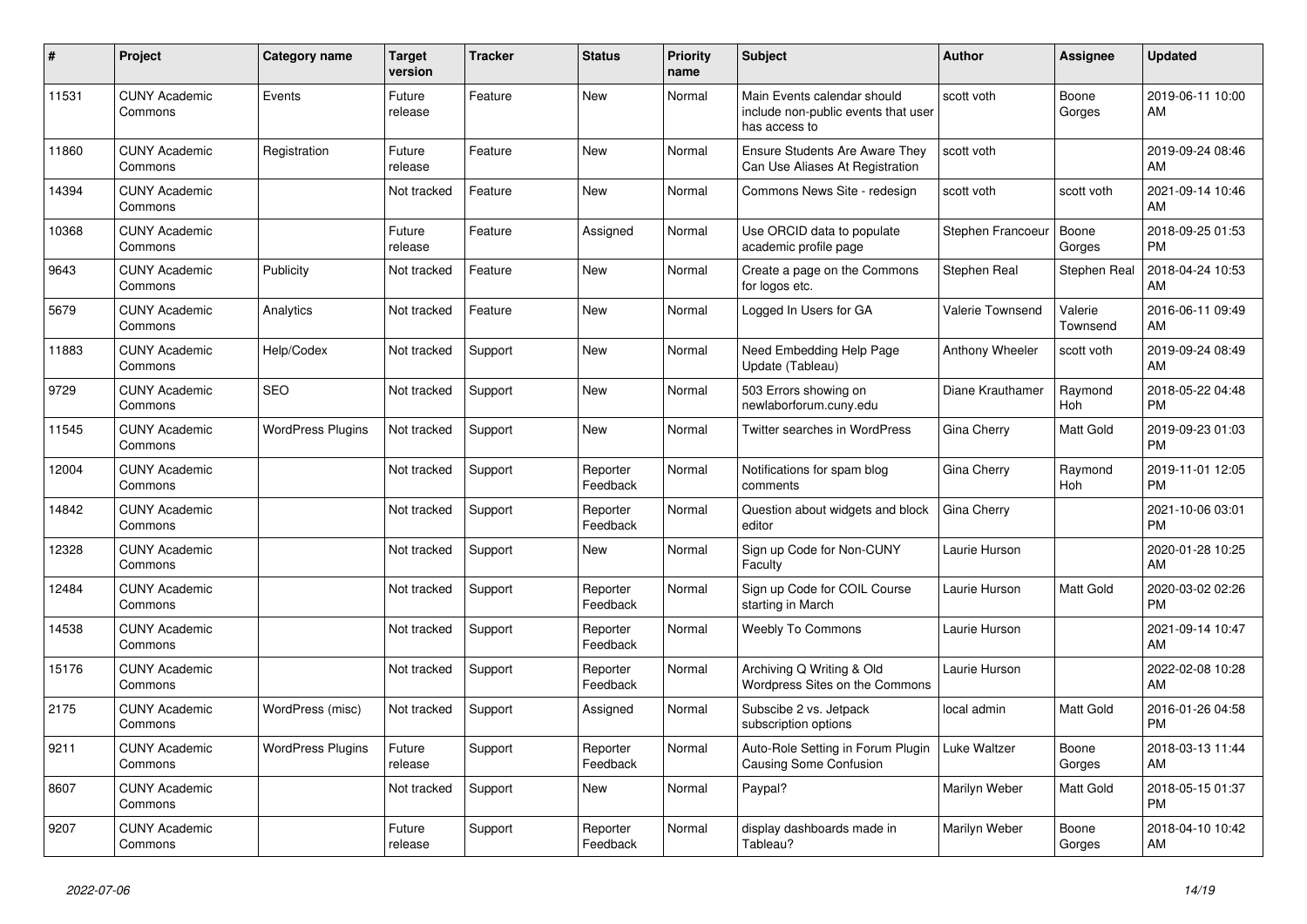| #     | Project                         | Category name             | <b>Target</b><br>version | <b>Tracker</b> | <b>Status</b>        | <b>Priority</b><br>name | Subject                                                          | <b>Author</b> | <b>Assignee</b>  | <b>Updated</b>                |
|-------|---------------------------------|---------------------------|--------------------------|----------------|----------------------|-------------------------|------------------------------------------------------------------|---------------|------------------|-------------------------------|
| 10273 | <b>CUNY Academic</b><br>Commons | Registration              | Not tracked              | Support        | Reporter<br>Feedback | Normal                  | users combining CF and campus<br>address                         | Marilyn Weber |                  | 2019-09-18 10:58<br>AM        |
| 10657 | <b>CUNY Academic</b><br>Commons |                           | Not tracked              | Support        | Reporter<br>Feedback | Normal                  | child theme problems                                             | Marilyn Weber |                  | 2018-11-08 01:19<br><b>PM</b> |
| 11149 | <b>CUNY Academic</b><br>Commons |                           | Not tracked              | Support        | Reporter<br>Feedback | Normal                  | comments getting blocked                                         | Marilyn Weber | Raymond<br>Hoh   | 2019-03-26 11:40<br>AM        |
| 11509 | <b>CUNY Academic</b><br>Commons |                           | Not tracked              | Support        | Reporter<br>Feedback | Normal                  | deleted Page causing a Menu<br>problem?                          | Marilyn Weber |                  | 2019-06-04 09:54<br>AM        |
| 11519 | <b>CUNY Academic</b><br>Commons |                           | Not tracked              | Support        | Assigned             | Normal                  | comment option not appearing                                     | Marilyn Weber |                  | 2019-09-24 10:28<br>AM        |
| 11771 | <b>CUNY Academic</b><br>Commons |                           | Not tracked              | Support        | Reporter<br>Feedback | Normal                  | post displays in sections                                        | Marilyn Weber |                  | 2019-08-20 10:34<br>AM        |
| 11787 | <b>CUNY Academic</b><br>Commons |                           | Not tracked              | Support        | Reporter<br>Feedback | Normal                  | automated comments notifications<br>on ZenDesk                   | Marilyn Weber |                  | 2019-08-26 06:18<br><b>PM</b> |
| 11848 | <b>CUNY Academic</b><br>Commons |                           | Not tracked              | Support        | Hold                 | Normal                  | a Dean of Faculty wants to share a   Marilyn Weber<br>large file |               |                  | 2019-09-24 08:44<br>AM        |
| 12350 | <b>CUNY Academic</b><br>Commons | <b>Blogs (BuddyPress)</b> | Not tracked              | Support        | Reporter<br>Feedback | Normal                  | URL creation problem                                             | Marilyn Weber |                  | 2020-02-03 11:27<br>AM        |
| 12352 | <b>CUNY Academic</b><br>Commons |                           | Not tracked              | Support        | <b>New</b>           | Normal                  | 'posts list" page builder block<br>option                        | Marilyn Weber |                  | 2020-02-03 01:29<br><b>PM</b> |
| 12382 | <b>CUNY Academic</b><br>Commons | Membership                | Not tracked              | Support        | New                  | Normal                  | Email request change                                             | Marilyn Weber | Marilyn<br>Weber | 2020-02-06 12:56<br><b>PM</b> |
| 12741 | <b>CUNY Academic</b><br>Commons | <b>WordPress Plugins</b>  | Not tracked              | Support        | Reporter<br>Feedback | Normal                  | <b>Tableau Public Viz Block</b>                                  | Marilyn Weber | Raymond<br>Hoh   | 2020-05-12 11:00<br>AM        |
| 13034 | <b>CUNY Academic</b><br>Commons |                           | Not tracked              | Support        | Reporter<br>Feedback | Normal                  | a site is asking people to join the<br>Commons to get a download | Marilyn Weber |                  | 2020-07-12 07:23<br>AM        |
| 13255 | <b>CUNY Academic</b><br>Commons |                           | Not tracked              | Support        | Reporter<br>Feedback | Normal                  | Accessibility problems                                           | Marilyn Weber |                  | 2020-09-01 05:48<br><b>PM</b> |
| 13286 | <b>CUNY Academic</b><br>Commons |                           | Not tracked              | Support        | New                  | Normal                  | problem connecting with<br>WordPress app                         | Marilyn Weber | Raymond<br>Hoh   | 2020-09-08 11:16<br>AM        |
| 13975 | <b>CUNY Academic</b><br>Commons | Social Paper              | Not tracked              | Support        | Reporter<br>Feedback | Normal                  | can't approve comments on Social<br>Paper paper                  | Marilyn Weber |                  | 2021-02-12 09:33<br>AM        |
| 14074 | <b>CUNY Academic</b><br>Commons | WordPress (misc)          | Not tracked              | Support        | Reporter<br>Feedback | Normal                  | page password protection problem   Marilyn Weber                 |               |                  | 2021-03-02 11:03<br>AM        |
| 14398 | <b>CUNY Academic</b><br>Commons |                           | Not tracked              | Support        | Reporter<br>Feedback | Normal                  | Events plug-in notification problem                              | Marilyn Weber |                  | 2021-05-11 11:21<br>AM        |
| 14784 | <b>CUNY Academic</b><br>Commons |                           |                          | Support        | Reporter<br>Feedback | Normal                  | User report of logo problem when<br>using Customizer theme       | Marilyn Weber |                  | 2021-09-17 10:25<br>AM        |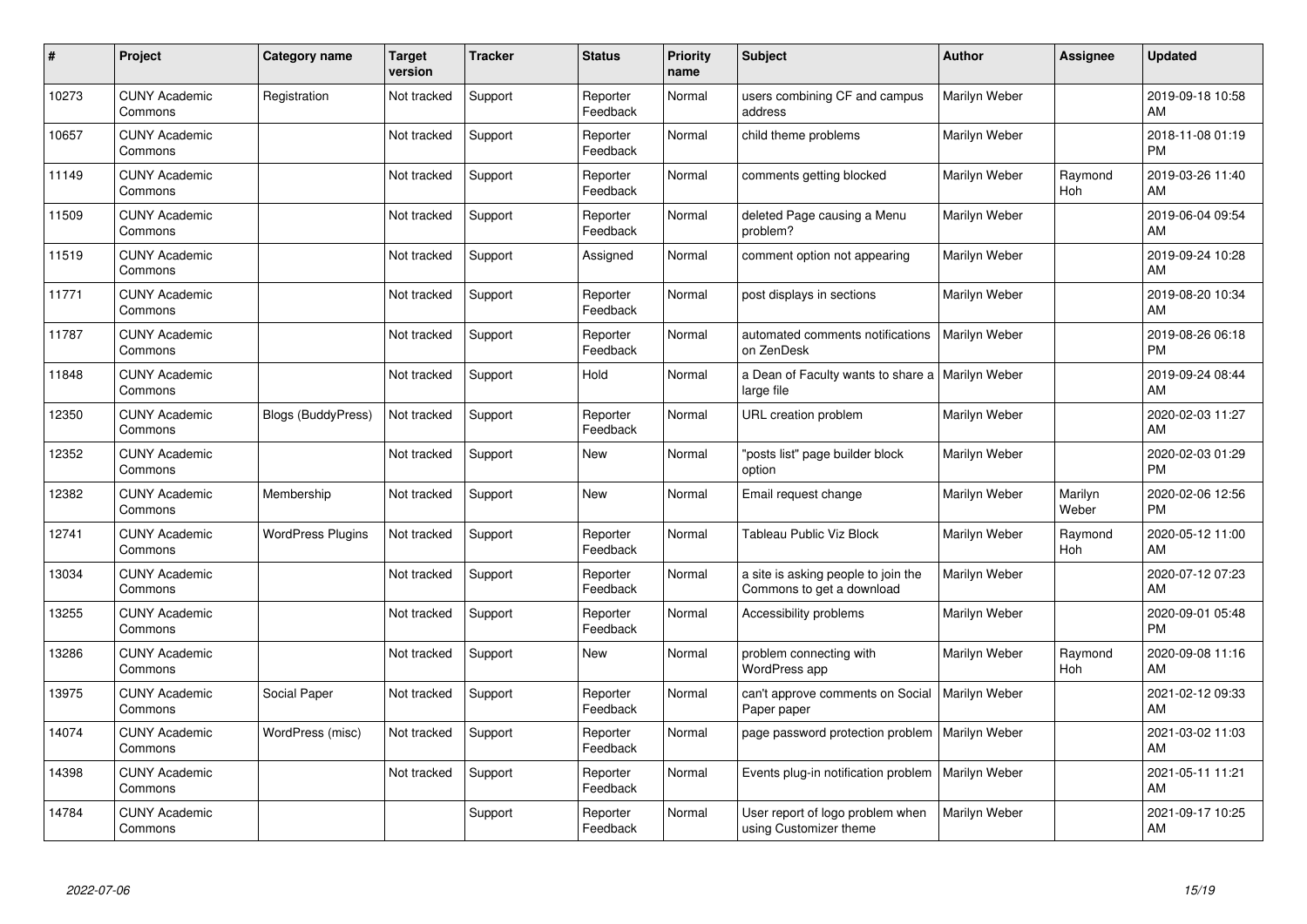| #     | Project                         | Category name            | <b>Target</b><br>version | <b>Tracker</b> | <b>Status</b>        | <b>Priority</b><br>name | <b>Subject</b>                                                                     | <b>Author</b>    | Assignee            | <b>Updated</b>                |
|-------|---------------------------------|--------------------------|--------------------------|----------------|----------------------|-------------------------|------------------------------------------------------------------------------------|------------------|---------------------|-------------------------------|
| 14900 | <b>CUNY Academic</b><br>Commons |                          | Not tracked              | Support        | Reporter<br>Feedback | Normal                  | previous theme?                                                                    | Marilyn Weber    |                     | 2021-10-25 10:31<br>AM        |
| 14911 | <b>CUNY Academic</b><br>Commons | <b>WordPress Themes</b>  | Not tracked              | Support        | New                  | Normal                  | Twentytwentyone theme                                                              | Marilyn Weber    |                     | 2021-10-28 10:37<br>AM        |
| 15045 | <b>CUNY Academic</b><br>Commons |                          |                          | Support        | New                  | Normal                  | no result for KCeL in the search<br>box on the commons                             | Marilyn Weber    |                     | 2021-12-10 11:29<br>AM        |
| 15169 | <b>CUNY Academic</b><br>Commons |                          | 2.0.3                    | Support        | Reporter<br>Feedback | Normal                  | new Prelude website zipfiles for<br>custom theme and other files.                  | Marilyn Weber    |                     | 2022-06-29 11:32<br>AM        |
| 15260 | <b>CUNY Academic</b><br>Commons |                          |                          | Support        | Reporter<br>Feedback | Normal                  | Diacritical markings   European<br>Stages                                          | Marilyn Weber    |                     | 2022-02-04 08:16<br>AM        |
| 15370 | <b>CUNY Academic</b><br>Commons |                          |                          | Support        | Reporter<br>Feedback | Normal                  | All-in-One Event Calendar?                                                         | Marilyn Weber    |                     | 2022-02-17 11:03<br>AM        |
| 15565 | <b>CUNY Academic</b><br>Commons |                          |                          | Support        | <b>New</b>           | Normal                  | Events - send updates to an email<br>listserv                                      | Marilyn Weber    |                     | 2022-03-10 01:06<br><b>PM</b> |
| 15655 | <b>CUNY Academic</b><br>Commons |                          | 2.0.3                    | Support        | Reporter<br>Feedback | Normal                  | Event Aggregator plugin?                                                           | Marilyn Weber    |                     | 2022-06-29 11:32<br>AM        |
| 15685 | <b>CUNY Academic</b><br>Commons |                          |                          | Support        | New                  | High                    | problem with chrome?                                                               | Marilyn Weber    |                     | 2022-04-25 03:40<br><b>PM</b> |
| 15816 | <b>CUNY Academic</b><br>Commons |                          | Not tracked              | Support        | <b>New</b>           | Normal                  | slow loading at SPS                                                                | Marilyn Weber    |                     | 2022-04-05 01:26<br><b>PM</b> |
| 16099 | <b>CUNY Academic</b><br>Commons |                          |                          | Support        | Reporter<br>Feedback | Normal                  | request for Newsletter Glue                                                        | Marilyn Weber    |                     | 2022-05-13 12:14<br><b>PM</b> |
| 16110 | <b>CUNY Academic</b><br>Commons |                          |                          | Support        | Reporter<br>Feedback | Normal                  | remove Creative Commons<br>license from pages?                                     | Marilyn Weber    | Raymond<br>Hoh      | 2022-05-17 06:11<br><b>PM</b> |
| 636   | <b>CUNY Academic</b><br>Commons | WordPress (misc)         | Not tracked              | Support        | Assigned             | Normal                  | Create Lynda.com-like Table of<br>Contents for Prospective Tutorial<br>Screencasts | <b>Matt Gold</b> | scott voth          | 2016-02-23 03:12<br><b>PM</b> |
| 4070  | <b>CUNY Academic</b><br>Commons | Analytics                | Not tracked              | Support        | Assigned             | Normal                  | Request for JITP site analytics                                                    | <b>Matt Gold</b> | Seth Persons        | 2016-02-23 03:09<br><b>PM</b> |
| 4986  | <b>CUNY Academic</b><br>Commons | ZenDesk                  | Not tracked              | Support        | Assigned             | Normal                  | Prepare documentation for<br>Zendesk re web widget                                 | <b>Matt Gold</b> | Samantha<br>Raddatz | 2016-02-25 03:09<br><b>PM</b> |
| 9941  | <b>CUNY Academic</b><br>Commons | Wiki                     | Not tracked              | Support        | Assigned             | Normal                  | Wiki functionality                                                                 | <b>Matt Gold</b> | Boone<br>Gorges     | 2018-06-26 10:57<br>AM        |
| 11449 | <b>CUNY Academic</b><br>Commons | WordPress - Media        | Not tracked              | Support        | Reporter<br>Feedback | Normal                  | Cloning Media Library for JITP<br>from Staging to Production Site                  | Patrick DeDauw   | Boone<br>Gorges     | 2019-05-13 12:00<br><b>PM</b> |
| 14983 | <b>CUNY Academic</b><br>Commons | WordPress (misc)         | Not tracked              | Support        | Reporter<br>Feedback | Normal                  | "Read More" tag not working                                                        | Rebecca Krisel   | Raymond<br>Hoh      | 2021-11-23 01:17<br><b>PM</b> |
| 5826  | <b>CUNY Academic</b><br>Commons | <b>WordPress Plugins</b> | Future<br>release        | Support        | Reporter<br>Feedback | Normal                  | <b>Remove Subscription Options</b><br>plugin from directory                        | Sarah Morgano    | Sarah<br>Morgano    | 2016-10-21 04:14<br><b>PM</b> |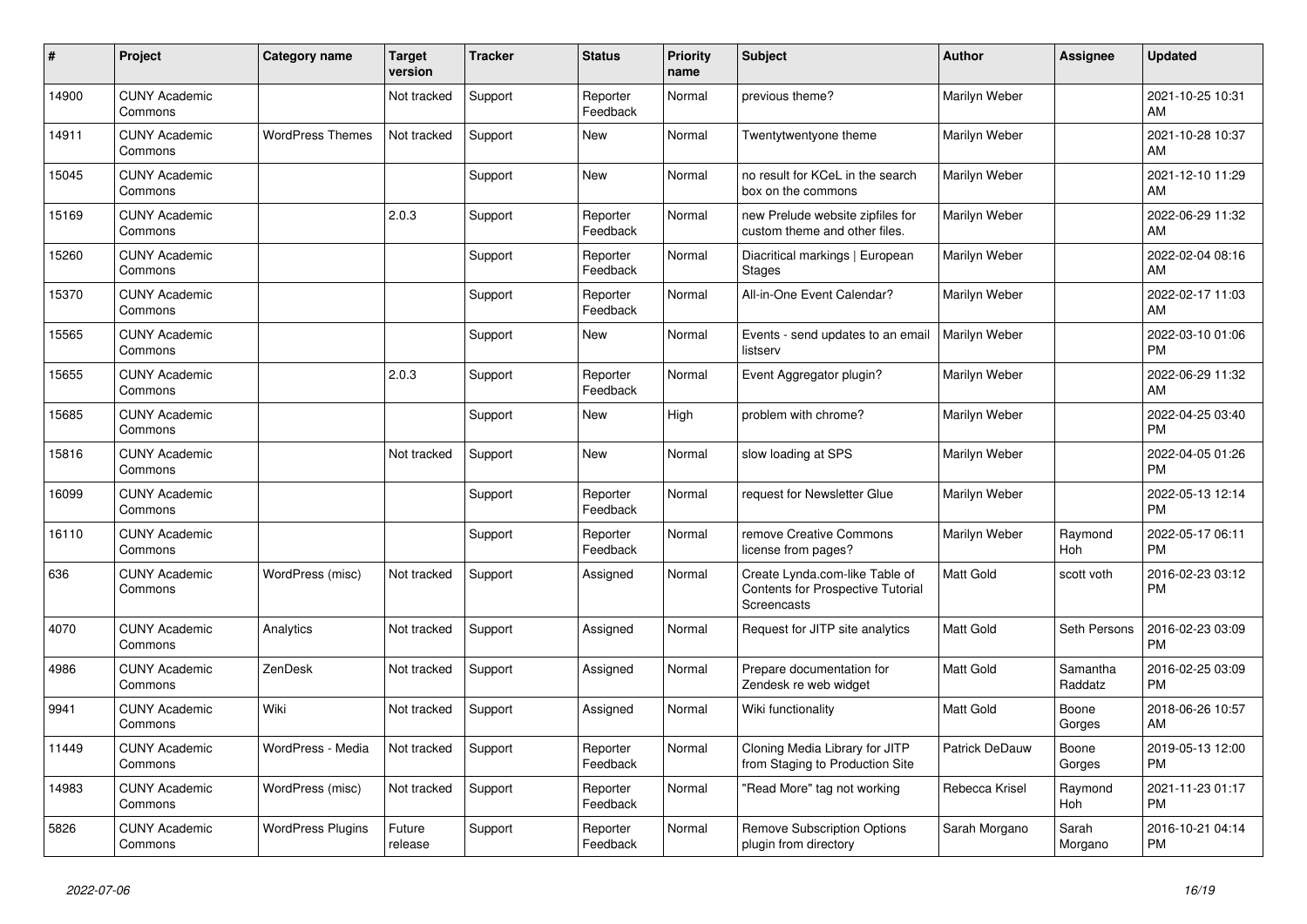| #     | Project                         | <b>Category name</b>     | <b>Target</b><br>version | <b>Tracker</b> | <b>Status</b>        | <b>Priority</b><br>name | <b>Subject</b>                                                      | <b>Author</b>    | <b>Assignee</b>    | <b>Updated</b>                |
|-------|---------------------------------|--------------------------|--------------------------|----------------|----------------------|-------------------------|---------------------------------------------------------------------|------------------|--------------------|-------------------------------|
| 3492  | <b>CUNY Academic</b><br>Commons | <b>WordPress Themes</b>  | Future<br>release        | Support        | Assigned             | Normal                  | Add CBOX theme to the<br>Commons                                    | scott voth       | Raymond<br>Hoh     | 2014-10-08 05:55<br><b>PM</b> |
| 10839 | <b>CUNY Academic</b><br>Commons | About page               | Not tracked              | Support        | <b>New</b>           | Normal                  | <b>Mission Statement Needs</b><br>Revision                          | scott voth       | Matt Gold          | 2018-12-26 10:58<br>AM        |
| 10982 | <b>CUNY Academic</b><br>Commons | Domain Mapping           | Not tracked              | Support        | Reporter<br>Feedback | Normal                  | <b>CNAME</b> question                                               | scott voth       |                    | 2019-01-22 04:29<br><b>PM</b> |
| 11386 | <b>CUNY Academic</b><br>Commons | WordPress - Media        | Not tracked              | Support        | Reporter<br>Feedback | Normal                  | disappearing images                                                 | scott voth       | Boone<br>Gorges    | 2019-05-14 10:32<br>AM        |
| 11493 | <b>CUNY Academic</b><br>Commons | Domain Mapping           | Not tracked              | Support        | Reporter<br>Feedback | Normal                  | Domain Mapping Request - Talia<br>Schaffer                          | scott voth       | Matt Gold          | 2019-08-06 08:39<br>AM        |
| 11496 | <b>CUNY Academic</b><br>Commons | <b>Public Portfolio</b>  | 1.15.2                   | Support        | New                  | Normal                  | Replace Twitter Icon on Member<br>Portfolio page                    | scott voth       | Boone<br>Gorges    | 2019-06-06 01:03<br><b>PM</b> |
| 11788 | <b>CUNY Academic</b><br>Commons | <b>WordPress Plugins</b> | Future<br>release        | Support        | Reporter<br>Feedback | Normal                  | Plugin Request - Browse Aloud                                       | scott voth       |                    | 2019-09-24 08:42<br>AM        |
| 12247 | <b>CUNY Academic</b><br>Commons | Publicity                | Not tracked              | Support        | New                  | Normal                  | <b>Screenshot of First Commons</b><br>Homepage                      | scott voth       | scott voth         | 2020-01-14 12:08<br><b>PM</b> |
| 13946 | <b>CUNY Academic</b><br>Commons | <b>WordPress Plugins</b> | 2.1.0                    | Support        | Assigned             | Normal                  | Custom Embed handler For<br>OneDrive files                          | scott voth       | Raymond<br>Hoh     | 2022-05-26 10:46<br>AM        |
| 14994 | <b>CUNY Academic</b><br>Commons | cdev.gc.cuny.edu         | Not tracked              | Support        | In Progress          | Normal                  | Clear Cache on CDEV                                                 | scott voth       | Raymond<br>Hoh     | 2021-12-07 03:51<br><b>PM</b> |
| 15767 | <b>CUNY Academic</b><br>Commons | WordPress (misc)         |                          | Support        | New                  | Normal                  | Site loading slowly                                                 | scott voth       | Boone<br>Gorges    | 2022-04-04 08:56<br><b>PM</b> |
| 11624 | <b>CUNY Academic</b><br>Commons | WordPress (misc)         | Not tracked              | Support        | <b>New</b>           | Normal                  | Change pages into posts or swap<br>database for a Commons site?     | Stephen Klein    | Raymond<br>Hoh     | 2019-07-09 11:04<br>AM        |
| 2666  | <b>CUNY Academic</b><br>Commons | About page               | Not tracked              | Documentation  | Assigned             | Normal                  | <b>Update About Text</b>                                            | Chris Stein      | Luke Waltzer       | 2016-03-04 11:19<br>AM        |
| 3565  | <b>CUNY Academic</b><br>Commons | My Commons               | Not tracked              | Documentation  | New                  | Normal                  | Load Newest inconsistencies                                         | Chris Stein      | scott voth         | 2015-11-09 01:16<br><b>PM</b> |
| 3524  | <b>CUNY Academic</b><br>Commons | Documentation            | Not tracked              | Documentation  | Assigned             | Normal                  | Post describing all you can do<br>when starting up a new blog/group | <b>Matt Gold</b> | scott voth         | 2014-10-04 12:56<br><b>PM</b> |
| 8666  | <b>CUNY Academic</b><br>Commons | Teaching                 | Not tracked              | Documentation  | Assigned             | Normal                  | Create Teaching on the Commons<br>Resource Page                     | Matt Gold        | Laurie Hurson      | 2019-09-23 03:16<br><b>PM</b> |
| 12392 | <b>CUNY Academic</b><br>Commons | Help/Codex               | Not tracked              | Documentation  | New                  | Normal                  | <b>Updates to Common Commons</b><br>Questions on Help Page          | scott voth       | Margaret<br>Galvan | 2020-02-11 10:53<br>AM        |
| 3369  | <b>CUNY Academic</b><br>Commons | Reply By Email           | Not tracked              | Outreach       | Hold                 | Normal                  | Release reply by email to WP<br>plugin directory                    | <b>Matt Gold</b> | Raymond<br>Hoh     | 2016-03-01 12:46<br><b>PM</b> |
| 9015  | <b>CUNY Academic</b><br>Commons | Groups (misc)            | Not tracked              | Outreach       | Assigned             | Normal                  | Email group admins the email<br>addresses of their groups           | <b>Matt Gold</b> | Matt Gold          | 2018-01-02 09:54<br>AM        |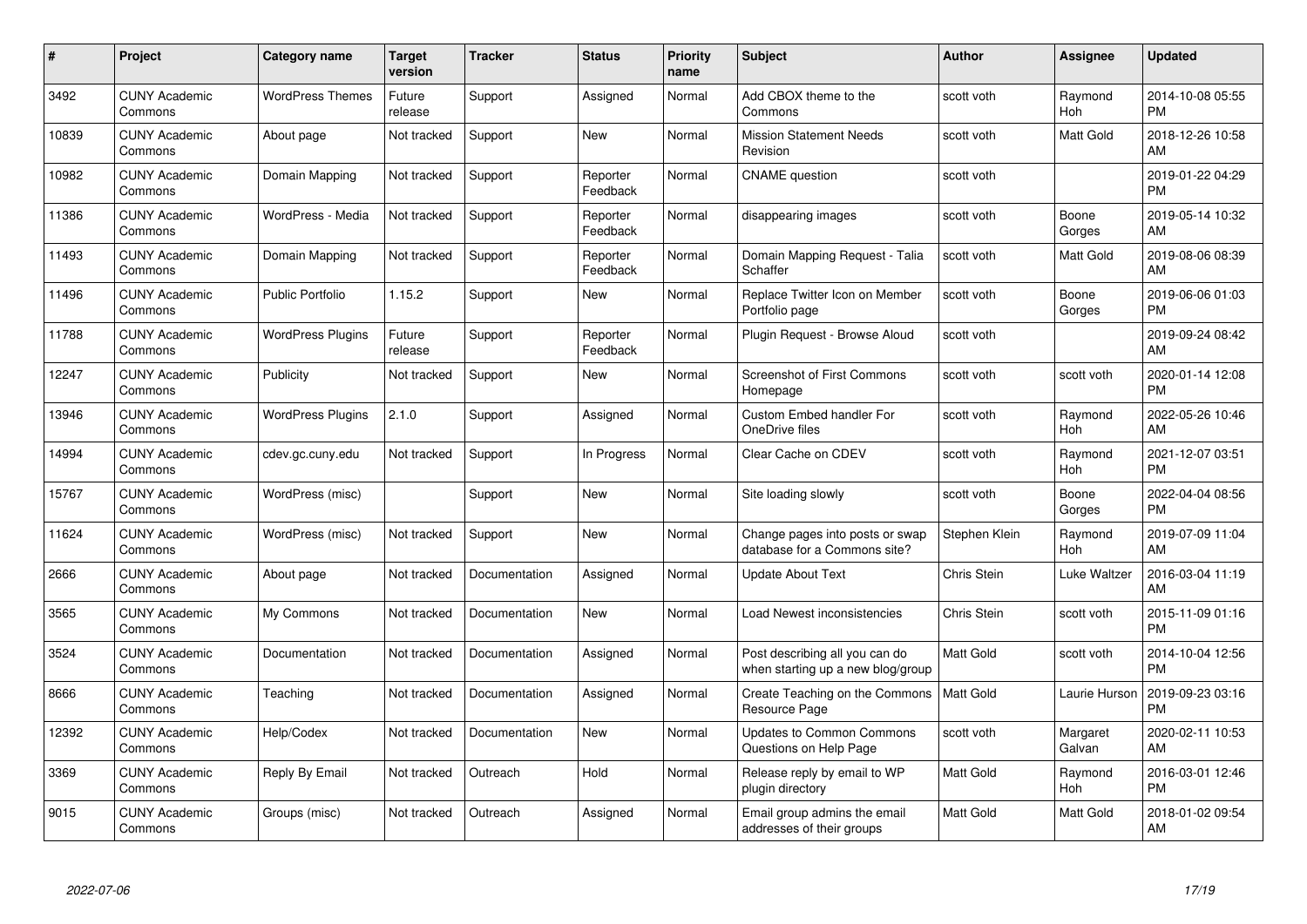| #     | Project                         | <b>Category name</b>        | <b>Target</b><br>version | <b>Tracker</b> | <b>Status</b>        | <b>Priority</b><br>name | <b>Subject</b>                                                                       | <b>Author</b>    | Assignee            | <b>Updated</b>                |
|-------|---------------------------------|-----------------------------|--------------------------|----------------|----------------------|-------------------------|--------------------------------------------------------------------------------------|------------------|---------------------|-------------------------------|
| 14475 | <b>CUNY Academic</b><br>Commons |                             | Not tracked              | Publicity      | New                  | Normal                  | <b>OER Showcase Page</b>                                                             | Laurie Hurson    | Laurie Hurson       | 2021-09-14 10:46<br>AM        |
| 14504 | <b>CUNY Academic</b><br>Commons |                             | Not tracked              | Publicity      | Reporter<br>Feedback | Normal                  | Adding showcases to home page<br>menu                                                | Laurie Hurson    | Boone<br>Gorges     | 2022-01-19 03:26<br><b>PM</b> |
| 2612  | <b>CUNY Academic</b><br>Commons |                             | Not tracked              | Publicity      | Assigned             | Normal                  | Pinterest site for the Commons                                                       | local admin      | Sarah<br>Morgano    | 2016-03-04 11:19<br>AM        |
| 6014  | <b>CUNY Academic</b><br>Commons | Publicity                   | Future<br>release        | Publicity      | Reporter<br>Feedback | Normal                  | Google search listing                                                                | <b>Matt Gold</b> | Boone<br>Gorges     | 2016-09-21 03:48<br><b>PM</b> |
| 3506  | <b>CUNY Academic</b><br>Commons | Publicity                   | 1.7                      | Publicity      | New                  | Normal                  | Prepare 1.7 email messaging                                                          | Micki Kaufman    | Micki<br>Kaufman    | 2014-10-01 12:36<br><b>PM</b> |
| 3509  | <b>CUNY Academic</b><br>Commons | Publicity                   | 1.7                      | Publicity      | New                  | Normal                  | Create 1.7 digital signage imagery                                                   | Micki Kaufman    | Marilyn<br>Weber    | 2014-10-01 12:40<br><b>PM</b> |
| 3510  | <b>CUNY Academic</b><br>Commons | Publicity                   | 1.7                      | Publicity      | Assigned             | Normal                  | Post on the News Blog re: 'My<br>Commons'                                            | Micki Kaufman    | Sarah<br>Morgano    | 2014-10-15 11:18<br>AM        |
| 3511  | <b>CUNY Academic</b><br>Commons | Publicity                   | 1.7                      | Publicity      | Assigned             | Normal                  | Social media for 1.7                                                                 | Micki Kaufman    | Sarah<br>Morgano    | 2014-10-14 03:32<br><b>PM</b> |
| 6665  | <b>CUNY Academic</b><br>Commons |                             | Not tracked              | Publicity      | New                  | Normal                  | Dead Link in 1.10 announcement<br>post                                               | Paige Dupont     | Stephen Real        | 2016-12-01 03:11<br><b>PM</b> |
| 5298  | <b>CUNY Academic</b><br>Commons |                             | Not tracked              | Publicity      | New                  | Normal                  | Survey Pop-Up Text                                                                   | Samantha Raddatz | Samantha<br>Raddatz | 2016-03-22 12:27<br><b>PM</b> |
| 11393 | <b>CUNY Academic</b><br>Commons |                             | Not tracked              | Publicity      | <b>New</b>           | Normal                  | After 1.15 release, ceate a hero<br>slide and post about adding a site<br>to a group | scott voth       | Patrick<br>Sweeney  | 2019-05-14 10:32<br>AM        |
| 10580 | <b>CUNY Academic</b><br>Commons | Information<br>Architecture | Future<br>release        | Design/UX      | <b>New</b>           | Normal                  | Primary nav item review                                                              | Boone Gorges     | Sara Cannon         | 2022-06-28 01:29<br><b>PM</b> |
| 860   | <b>CUNY Academic</b><br>Commons | Design                      | Future<br>release        | Design/UX      | Assigned             | Normal                  | <b>Standardize Button Treatment</b><br>Across the Commons                            | Chris Stein      | Chris Stein         | 2014-05-01 09:45<br>AM        |
| 3059  | <b>CUNY Academic</b><br>Commons | Group Forums                | Future<br>release        | Design/UX      | New                  | Normal                  | Forum Post Permissable Content<br><b>Explanatory Text</b>                            | Chris Stein      | Chris Stein         | 2015-04-02 11:27<br>AM        |
| 15210 | <b>CUNY Academic</b><br>Commons | Analytics                   | Not tracked              | Design/UX      | New                  | Normal                  | Google Analytics improvements                                                        | Colin McDonald   | Boone<br>Gorges     | 2022-05-24 10:47<br>AM        |
| 11843 | <b>CUNY Academic</b><br>Commons | WordPress (misc)            | Future<br>release        | Design/UX      | New                  | Normal                  | Tweaking the Gutenberg Editor<br>Interface                                           | Laurie Hurson    |                     | 2022-04-26 12:00<br><b>PM</b> |
| 6392  | <b>CUNY Academic</b><br>Commons | Group Forums                | Future<br>release        | Design/UX      | Assigned             | Low                     | Composition/Preview Panes in<br>Forum Posts                                          | Luke Waltzer     | Paige Dupont        | 2016-10-21 04:26<br><b>PM</b> |
| 7624  | <b>CUNY Academic</b><br>Commons | BuddyPress (misc)           | Future<br>release        | Design/UX      | New                  | Normal                  | <b>BP</b> Notifications                                                              | Luke Waltzer     | Paige Dupont        | 2017-02-08 10:43<br><b>PM</b> |
| 3577  | <b>CUNY Academic</b><br>Commons | My Commons                  | Future<br>release        | Design/UX      | Assigned             | Normal                  | Replies to items in My Commons                                                       | <b>Matt Gold</b> | Raymond<br>Hoh      | 2015-04-09 05:19<br><b>PM</b> |